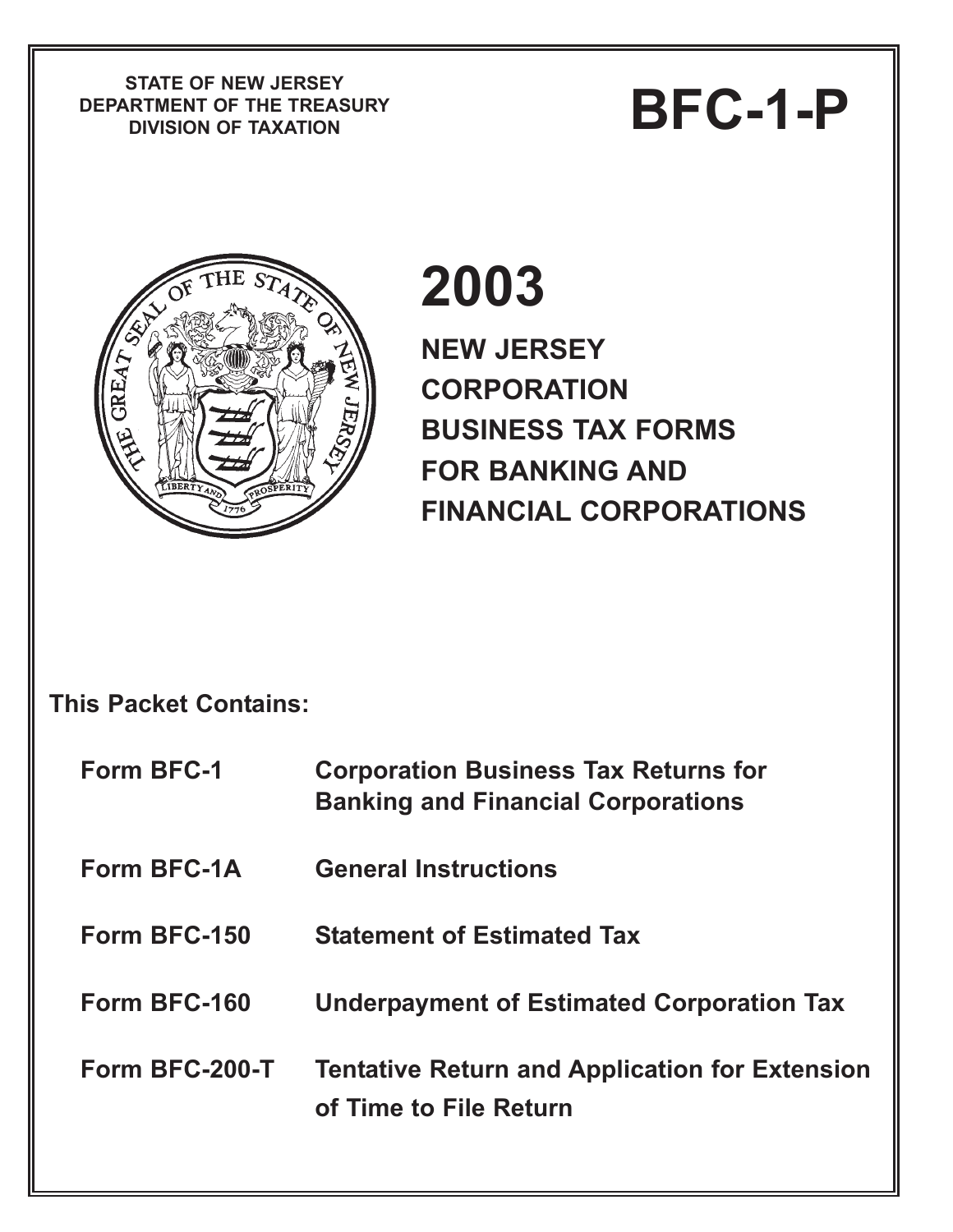#### **A Message to the Taxpayer**

The 2003 New Jersey Corporation Business Tax Return for Banking and Financial Corporations, Form BFC-1, and instructions are included in this packet. As indicated on the top of page 1 of the tax form, this packet should be used only for accounting periods ending on and after July 31, 2003 through June 30, 2004.

As part of the Business Tax Reform Act, P.L. 2002, Chapter 40, a Study Commission has been created to review the Corporation Business Tax and to make recommendations to modernize it. As part of that process, the Division will be gathering additional statistical information from the returns filed, including information from Schedule A and Schedule A-4. All taxpayers are requested to fully complete these schedules on state forms rather than attaching separate schedules.

**Taxpayers requesting an extension to file the BFC-1 must now complete the BFC-200-T, Tentative Return and Application for Extension of Time to File the New Jersey Banking and Financial Corporation Tax Return.**

The Annual Report filing requirements have not changed for Financial Businesses filing the BFC-1 return. Their Annual Report and the related payment must be filed directly with the Business Support Services Bureau in the Division of Revenue. However, Banking Corporations, defined in NJSA 54:10A-36 filing the BFC-1 return, **are not** required to file the Annual Report since they are regulated by the Department of Banking and Insurance. General questions regarding the Annual Report filing requirements may be directed to (609) 292-5300.

If you need additional information or assistance in completing this return, please call the Special Audit Section at (609) 292-7193 for Banking Corporations or (609) 984-2918 for Financial Corporations or write to the Division of Taxation, Special Audit Section, PO Box 271, Trenton, NJ 08695-0271.

> Robert K. Thompson **Director**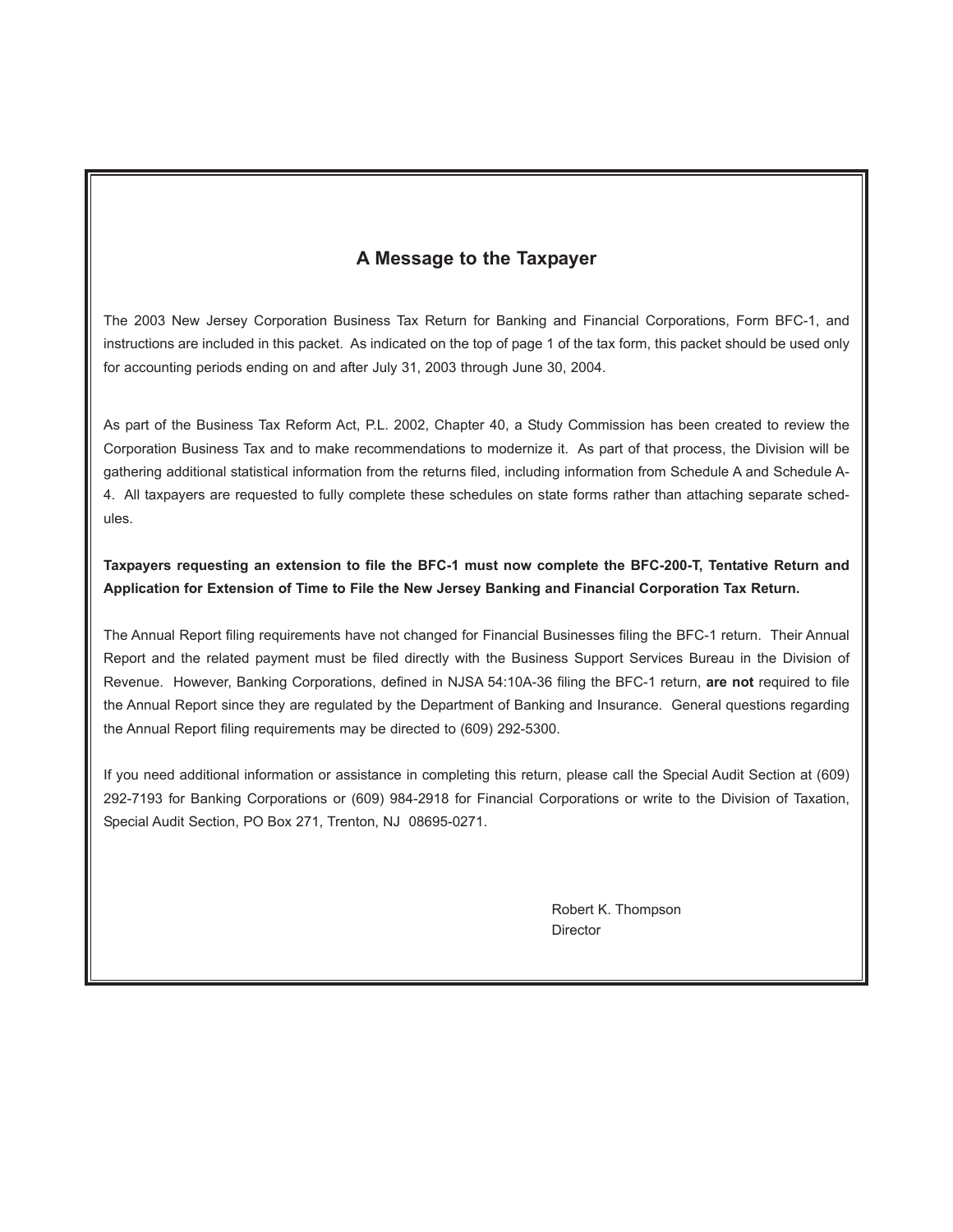**BFC-1-A**

### **State of New Jersey**

#### **DIVISION OF TAXATION - CORPORATION TAX**

**INSTRUCTIONS FOR BANKING AND FINANCIAL BUSINESS TAX RETURN**

(Form - BFC-1)

*NOTE:* These instructions are applicable only to taxpayers filing on form BFC-1.

- **1.** Please read all instructions carefully before executing returns.
	- (a) Statutory references are to New Jersey Statutes Annotated and indicate, unless otherwise designated, the section of the Corporation Business Tax Act, as amended and supplemented, on which the instruction is based. For information, forms, etc., address all requests to the Division of Taxation, PO Box 271, Trenton, New Jersey 08695-0271.
	- (b) Every taxpayer must insert its **FEDERAL EMPLOYER IDENTIFICATION NUMBER** on page 1 of the return.
	- (c) Provide the remaining information requested on the top portion of the return. The principal business activity code should be taken from the taxpayer's Federal tax return. Be sure to provide the location of the corporate books as well as a contact person and telephone number.
- **2.** All schedules and questions, unless permission to omit or substitute for same is indicated on the return form, must be answered. If the answer to any item is "No" or "None", write "No or None". Do not merely leave the item blank. **Failure to observe this rule will render the return incomplete and the same will not be considered filed until such information has been submitted.**
- **3. (a) Schedule of Due Dates for Financial Corporations Only.**

| If accounting<br>period ends on  | July 31 | August 31 | Sept. 30 | Oct. 31   | Nov. 30       | Dec. 31  |
|----------------------------------|---------|-----------|----------|-----------|---------------|----------|
| Due Date for<br>filing is:       | Nov. 15 | Dec. 15   | Jan. 15  | Feb. 15   | March 15      | April 15 |
| If accounting<br>period ends on: | Jan. 31 | Feb. 28   | March 31 | April 30  | <b>May 31</b> | June 30  |
| Due date for<br>filing is:       | May 15  | June 15   | July 15  | August 15 | Sept. 15      | Oct. 15  |

#### **BANKING CORPORATIONS MUST REPORT ON A CALENDAR YEAR BASIS - N.J.S.A. 54:10A-34.**

Unless otherwise indicated, calendar or fiscal accounting or base year shall mean the same calendar, fiscal, or other accounting period upon which the taxpayer is required to report to the United States Treasury Department for Federal Income Tax purposes. All fiscal or accounting periods must end on the last day of the month, unless specific written authority is granted to taxpayer by the Federal Internal Revenue Service to use any other period-ending date. For taxpayers using a 52-53 week accounting year for Federal Income Tax purposes, see N.J.A.C. 18:7-2.3.

- (b) NEW CORPORATIONS:
	- (1) Every New Jersey Banking or Financial Corporation acquires a taxable status under the New Jersey Corporation Business Tax Act beginning on the date of its incorporation, regardless of whether it had assets or conducted any business activities. A tax return must be filed for each fiscal period, or part thereof beginning on

the date of incorporation in New Jersey and no return may cover a period exceeding twelve (12) months, even by a day. The appropriate due dates will be found in the schedule of due dates shown in paragraph (a) above.

A newly chartered banking corporation or a newly authorized foreign financial corporation which did not commence doing business in New Jersey during the period covered by its first return, must file form CBT-100 as a regular corporation. All others must file returns on Form BFC-1.

- (2) Every corporation that elects to be a New Jersey S Corporation must file a "New Jersey S Corporation or New Jersey QSSS Election" (Form CBT-2553) within one calendar month subsequent to the Federal S Corporation filing requirement.
- (3) Every corporation which incorporates, qualifies or otherwise acquires a taxable status in New Jersey and which has adopted a fiscal year other than December 31, shall advise the Division of Taxation promptly of the date of such accounting period. If no such advice is received on or before April 15, 2004 the taxpayer will be deemed "delinquent" if no return is filed on or before April 15, 2004.
- **4.** (a) **PAYMENT OF TAX**: **Make remittance payable to "State of New Jersey - BFC" and forward with return to Division of Taxation - BFC, Revenue Processing Center, PO Box 247, Trenton, NJ 08646-0247. MAKE OUT A SEPARATE REMITTANCE FOR EACH RETURN. Do not remit the tax for two or more returns in one check.**
	- (b) All corporations are required to make installment payments of estimated tax. Generally, these payments are remitted with the form BFC-150. Refer to instruction 47 for further information.
- **5. ELECTRONIC FUNDS TRANSFERS:** The Division of Revenue has established procedures to allow the remittance of tax payments through Electronic Funds Transfer (EFT). Taxpayers with a prior year's liability of \$20,000 or more in any one tax are required to remit all tax payments using EFT. If you have any questions concerning the EFT program, call (609) 984-9830 or write to N.J. Division of Revenue, EFT Section, PO Box 191, Trenton, NJ 08646-0191.
- **6. PERSONAL LIABILITY OF OFFICERS AND DIRECTORS:** Any officer or director of any corporation who shall distribute or cause to be distributed any assets in dissolution or liquidation to the stockholders without having first paid all corporation franchise taxes, fees, penalties and interest imposed upon said corporation, in accordance with N.J.S.A. 14A:6-12, N.J.S.A. 54:50-18 and other applicable provisions of law, shall be personally liable for said unpaid taxes, fees, penalties and interest. Compliance with N.J.S.A. 54:50-13 is also required in the case of certain mergers, consolidations and dissolutions.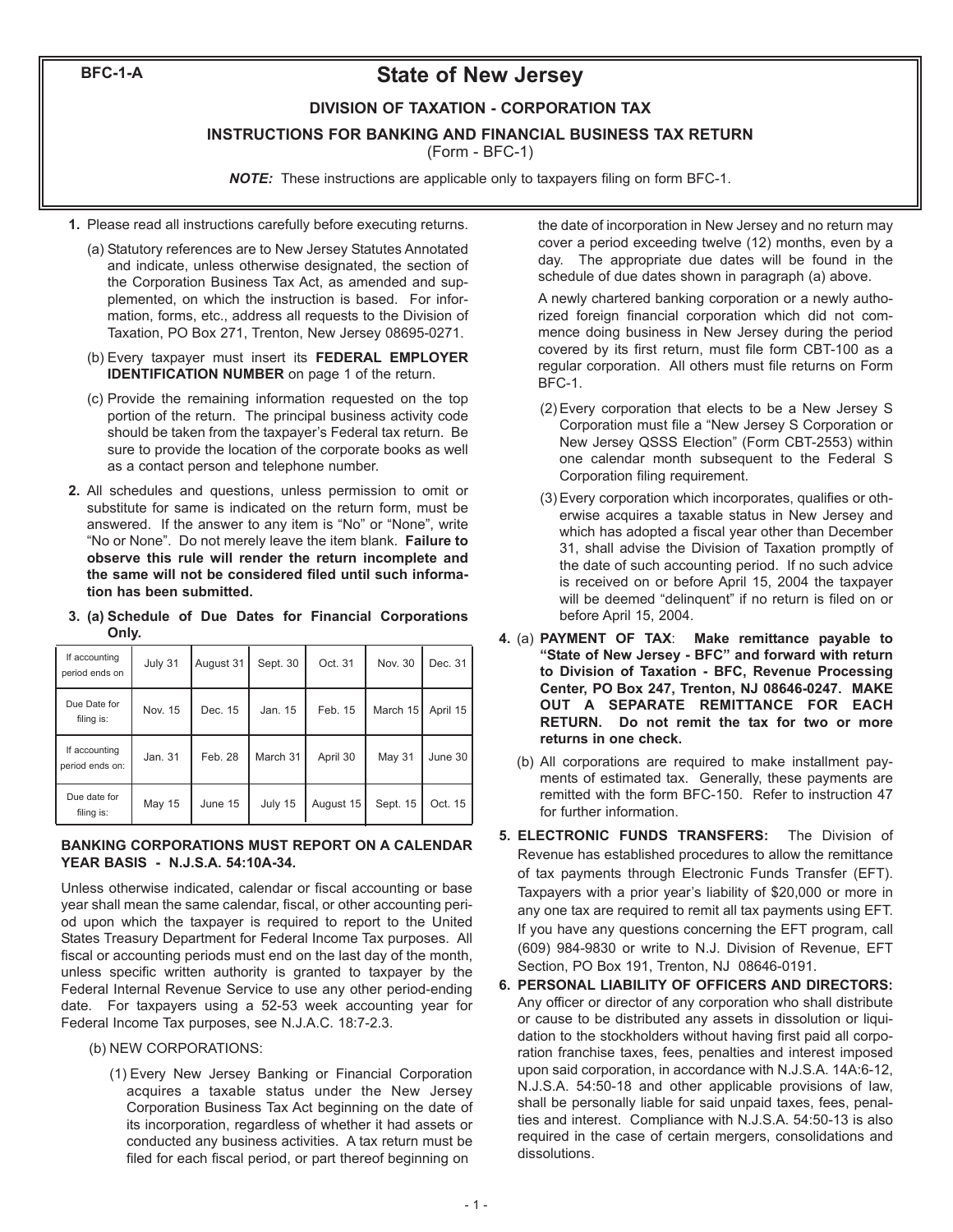#### **7. EXTENSION OF TIME TO FILE RETURN/INSTRUCTIONS FOR FORM BFC-200-T:**

(a) AUTOMATIC EXTENSION: Where a tentative return, Form BFC-200-T, and tax payment are timely and properly filed, it is the policy of the Division of Taxation to grant an extension of no more than five (5) months for filing the BFC-1.

The return must include the computation of tax liabilities on lines 1 and 2, the Key Corporation AMA and Throw Out payments on line 3 and line 4 and the Tentative Professional Fees on lines 5 and 6 and must be submitted with payment of the total amount due as reflected on line 9. The tentative return must be postmarked on or before the original due date of the tax return.

If a Key Corporation is remitting the AMA threshold amount for an affiliated group with the BFC-200-T, Form 401-T is required to be submitted electronically. Refer to [www.state.nj.us/treasury/taxation/cbtelec.htm](www.state.nj.us/treasury/taxation/cbtelec.shtml) for filing instructions.

- (b) Request for extension of time for filing a return must be signed by an officer of the corporation, an accountant authorized to prepare this return, or any duly authorized agent of the taxpayer. Tax preparers who fail to sign the return and provide their assigned tax identification number shall be liable for a \$25 penalty for each failure. If the tax preparer is not self-employed, the name of the tax preparer's employer and the employer's tax identification number should also be provided.
- (c) Where a request for extension is duly made, it will be granted by the Division. Approved extensions will not be confirmed in writing.
- (d) MINIMUM TAX: see instruction 11(b).
- (e) INSTALLMENT PAYMENT: Any taxpayer with a tax liability of \$500 on line 1, may make a payment of 50% of line 1 in lieu of making the installment payments otherwise required. Taxpayers that report a tax liability greater than \$500 on line 1 should not make an entry on line 2 and are required to make installment payments as indicated in instruction 47. Any taxpayer with Professional Corporation Fee liabilities at line 5 must pay an installment payment of 50% of line 5.

#### (f) **PENALTIES AND INTEREST**

(1) Interest - The annual interest rate is 3% above the average predominant prime rate. Interest is imposed each month or fraction thereof on the unpaid balance of tax from the original due date to the date of payment. At the end of each calendar year, any tax, penalties and interest remaining due will become part of the balance on which interest will be charged. The interest rates assessed by the Division of Taxation are published in the quarterly issues of the *New Jersey State Tax News*. To obtain a copy, refer to the instructions on page 14.

**NOTE:** The average predominant prime rate is the rate as determined by the Board of Governors of the Federal Reserve System, quoted by commercial banks to large businesses on December 1st of the calendar year immediately preceding the calendar year in which payment was due or as redetermined by the Director in accordance with N.J.S.A. 54:48-2.

(2) Insufficiency Penalty - If the amount paid with the Tentative Return, Form BFC-200-T, is less than 90% of the tax liability computed on Form BFC-1, or in the case of a taxpayer whose preceding return covered a full 12

month period, is less than the amount of the tax computed at the rates applicable to the current accounting year but on the basis of the facts shown and the law applicable to the preceding accounting year, the taxpayer may be liable for a penalty of 5% per month or fraction thereof not to exceed 25% of the amount of underpayment from the original due date to the date of actual payment.

- **8**. (a) **CONSOLIDATED RETURNS NOT PERMITTED:** A corporation which is included in a consolidated Federal Income Tax Return must complete **all schedules** on its own separate basis, and attach to its return, a copy of the Affiliations Schedule, Form 851, which it filed with U.S. Form 1120 for Federal Income Tax purposes.
	- (b) **FEDERAL S CORPORATIONS:** Federal S Corporations which have not elected to be New Jersey S Corporations must complete this return as though no election had been made under Section 1362 of the Internal Revenue Code. Schedule S-1 must be completed and a copy of Form 1120S as filed must be submitted in lieu of completing lines 1 through 27 on Schedule A of the BFC-1. New Jersey S Corporations must file the New Jersey S Corporation Business Tax Return, CBT-100S.
- **9. ACCOUNTING METHOD:** The return must be completed using the same basis, cash, accrual or other basis that was employed in the taxpayer's Federal Income Tax Return.
- **10. RIDERS:** Where space is insufficient, attach rider in form of original typewritten sheets. Write only on one side of sheet.

#### **11. TAX RATES:**

(a) For taxpayers with Entire Net Income (Page 1, line 1) greater than \$100,000, the tax rate is 9% (.09) on adjusted entire net income or such portion thereof as may be allocable to New Jersey.

For taxpayers with Entire Net Income (Page 1, line1) of \$100,000 or less, the tax rate is 7.5% (.075) on adjusted entire net income or such portion thereof as may be allocable to New Jersey. Tax periods of less than 12 months qualify for the 7.5% rate if the prorated entire net income does not exceed \$8,333 per month.

For taxpayers with Entire Net Income (Page 1,line1) of \$50,000 or less, the tax rate is 6.5% (.065) on adjusted net income or such portion thereof as may be allocable to New Jersey. Tax periods of less than 12 months qualify for the 6.5% rate if the prorated entire net income does not exceed \$4,166 per month.

- (b) **MINIMUM TAX:** The minimum tax is \$500, provided however that for a taxpayer that is a member of an affiliated or controlled group (as per sections 1504 or 1563 of the Internal Revenue Code of 1986) which has a total payroll of \$5,000,000 or more for the return period, the minimum tax shall be \$2,000. Tax periods of less than 12 months are subject to the higher minimum tax if the prorated total payroll exceeds \$416,667 per month. Total payroll refers to the total payroll of the affiliated group rather than total New Jersey payroll of a single corporation. Taxpayers that are members of an affiliated or controlled group must submit a schedule of payroll per member and a copy of the taxpayer's federal affiliations schedule, Form 851, with the return. **The minimum tax cannot be prorated. Zero (0) returns are not permitted.**
- **12. WHO MAY BE SUBJECT TO TAX:** Any domestic or foreign corporation, joint-stock company or association and any business conducted by a trustee or trustees wherein interest or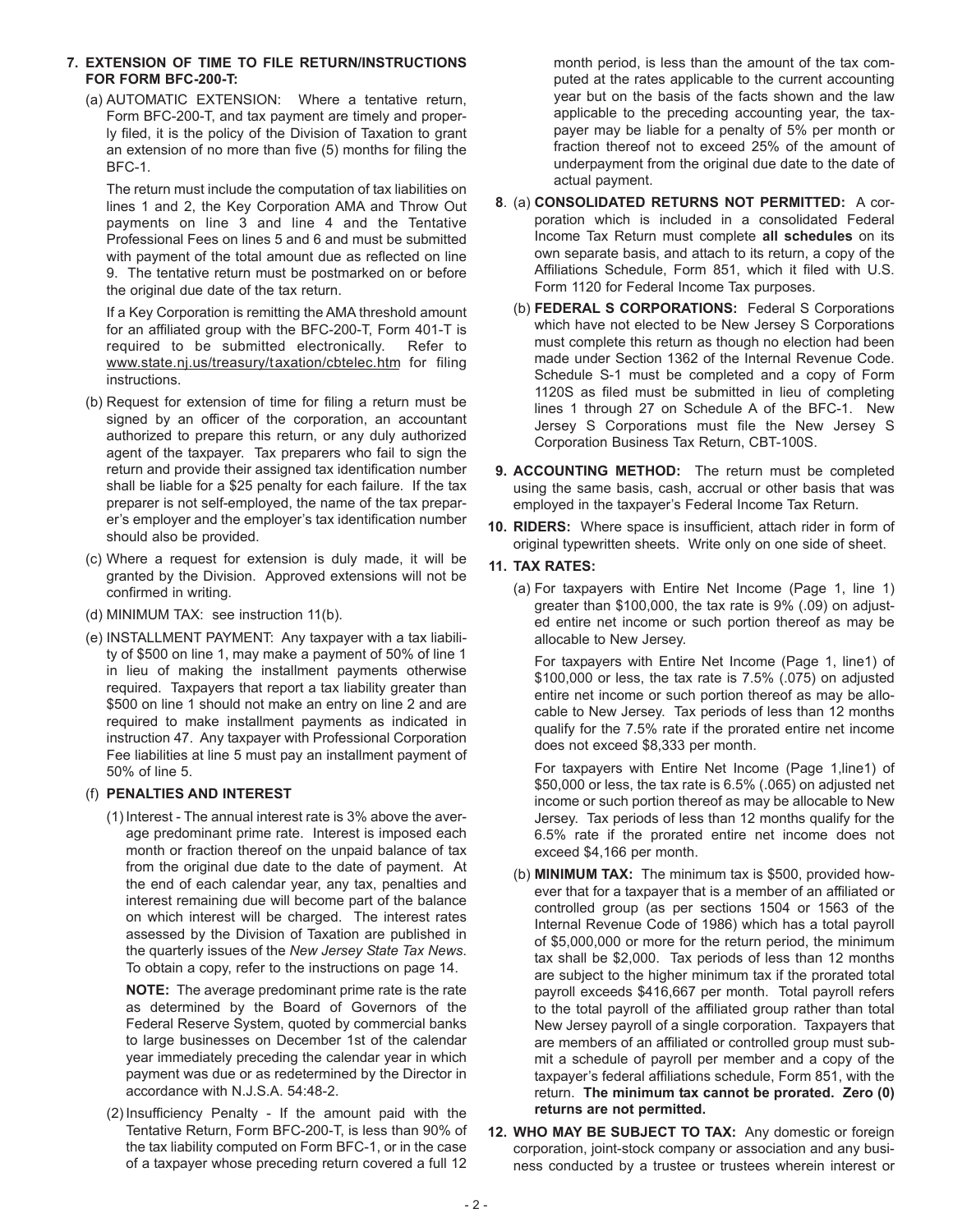ownership is evidenced by a certificate of interest or ownership or similar written instrument is subject to tax. This includes limited partnership associations organized pursuant to N.J.S.A. 42:3-1 et seq. and foreign limited partnership associations. No new limited partnership associations shall be formed in New Jersey after September 21, 1988. In general, limited liability companies are required to file for New Jersey purposes in the same manner that they report for Federal purposes.

- **13. CORPORATIONS REQUIRED TO FILE THIS RETURN:** Every corporation existing under the laws of the State of New Jersey, and every foreign corporation which (1) holds a general Certificate of Authority to do business in this State issued by the Secretary of State; or (2) holds a certificate, license or other authorization issued by any other State department or agency, authorizing the company to engage in corporate activity within this State; or (3) derives income in this State; or (4) employs or owns capital within this State; or (5) employs or owns property in this State; or (6) maintains an office in this State, who, in addition, qualifies as one of the following: (a) a banking corporation defined at N.J.S.A. 54:10A-36, or (b) a financial corporation defined at N.J.A.C. 18:7-1.16. Taxpayer must complete Schedule A-5 and submit it attached to the BFC-1. See instruction 21. A foreign corporation that is a partner of a New Jersey partnership is deemed doing business in the state and should file a return.
- **14. SIGNATURE:** Each return must be signed by an officer of the corporation authorized to act to the effect that the statements contained therein are true. The fact that an individual's name is signed on the return shall be prima facie evidence that such individual is authorized to sign the return on behalf of the corporation. Tax preparers who fail to sign the return or provide their assigned tax identification number shall be liable for a \$25.00 penalty for each such failure. If the tax preparer is not self-employed, the name of the tax preparer's employer and the employer's tax identification number should also be provided. In the case of a corporation in liquidation or in the hands of a receiver or trustee, certification shall be made by the person responsible for the conduct of the affairs of such corporation.
- **15. FINAL DETERMINATION OF NET INCOME BY FEDERAL GOVERNMENT:** Any change made by the Internal Revenue Service which is attributable to the net income of the taxpayer corporation, whether the change is made on examination of Corporation Income Tax Return Form 1120, Form 1120S, or any other form used for reporting income for Federal tax purposes or any stockholder's return in which the taxpayer's net income or any portion thereof is reported, is required to be reported to the Division on an amended return within ninety (90) days.

**FEDERAL/STATE TAX AGREEMENT:** The New Jersey Division of Taxation and the Internal Revenue Service have entered into a Federal/State agreement for the mutual exchange of tax information to verify the accuracy and consistency of information reported on Federal and New Jersey tax returns.

**16. SCHEDULE A - COMPUTATION OF ENTIRE NET INCOME: Every taxpayer must complete this schedule on the form provided.** In lieu of completing lines 1 to 28, Federal S Corporations must submit a copy of the corresponding Federal Income Tax return. See Instruction 31. For New Jersey tax purposes, each such corporation will be taxed on the basis of its entire net income in the same manner and to the same extent as if no Federal income tax election were permissible or had been made. Refer to instruction 8.

- (a) (1) **GENERAL:** Where the corporation has filed a Federal Income Tax Return on its own separate basis, the figures shown at lines 1 to 28 must be the same as lines 1 to 28 on page 1, U.S. Federal Income tax Return, Form 1120.
	- (2) Where the corporation has not filed a separate Federal Income Tax Return, or where the figures shown at lines 1 to 28 are not the same as lines 1 to 28 respectively, on page 1, U.S. Federal Income Tax Return, taxpayer must explain and reconcile on rider.
	- (3) **CONSOLIDATED RETURNS ARE NOT PERMITTED:** A corporation which is included in a consolidated Federal Income Tax Return must complete lines 1 to 39 on its own separate basis without consolidation with any other corporation.
- (b) **Lines 8 and 9:** Add rider or schedules showing same information shown on Federal Form 1120, schedule D, and/or Form 4797.
- (c) **Line 28:** This line must agree with line 28, page 1 of the taxpayer's unconsolidated Federal Form 1120 or 1120-A whichever is applicable. 1120S filers which have not elected to be New Jersey S Corporations must report the amount from line 7, Schedule S-1 of the BFC-1.
- (d) **Line 29:** Include any interest income that was not taxable for Federal Income Tax purposes, and was not included in total income reported on line 28, Schedule A.
- (e) **Line 30:** Enter the total amount of interest deducted on Schedule A that was paid to related members and reported on Schedule G, Part I.
- (f) **Line 31:** Enter the total taxes paid or accrued to the United States, a possession or territory of the United States, a state, a political subdivision thereof, or the District of Columbia, or to any foreign country, state, province, territory or subdivisions thereof, on or measured by profits or income, business presence or business activity, including any foreign withholding tax, or any sales and use tax paid by a utility vendor, taken as a deduction in Schedule A and reflected in line 28. Refer to instruction 29.
- (g) **Line 32:** Enter the depreciation and other adjustments from Schedule S. (Refer to instruction 44).
- (h) **Line 33(a): DEDUCTION FOR IRC SECTION 78 GROSS- UP:** The portion of any IRC Section 78 gross-up included in dividend income on line 4, Schedule A that is not excluded from entire net income on line 37, may be treated as deduction. Attach a copy of federal foreign tax credit form 1118.

**Line 33(b):** Report amounts of (1) adjustments not otherwise specifically provided for, (2) gross income, less deductions and expenses in connection therewith, from sources outside the United States, not included in Federal taxable income, and (3) the add back of any deductions for research and experimental expenditures, to the extent that those research and experimental expenditures are qualified research expenses or basic research payments for which an amount of credit is claimed pursuant to section 1 of P.L.1993,c.175 (C.54:10A-5.24) unless those research and experimental expenditures are also used to compute a federal credit claimed pursuant to section 41 of the federal Internal Revenue Code of 1986, 26 U.S.C. s.41.. Attach separate riders explaining fully such items.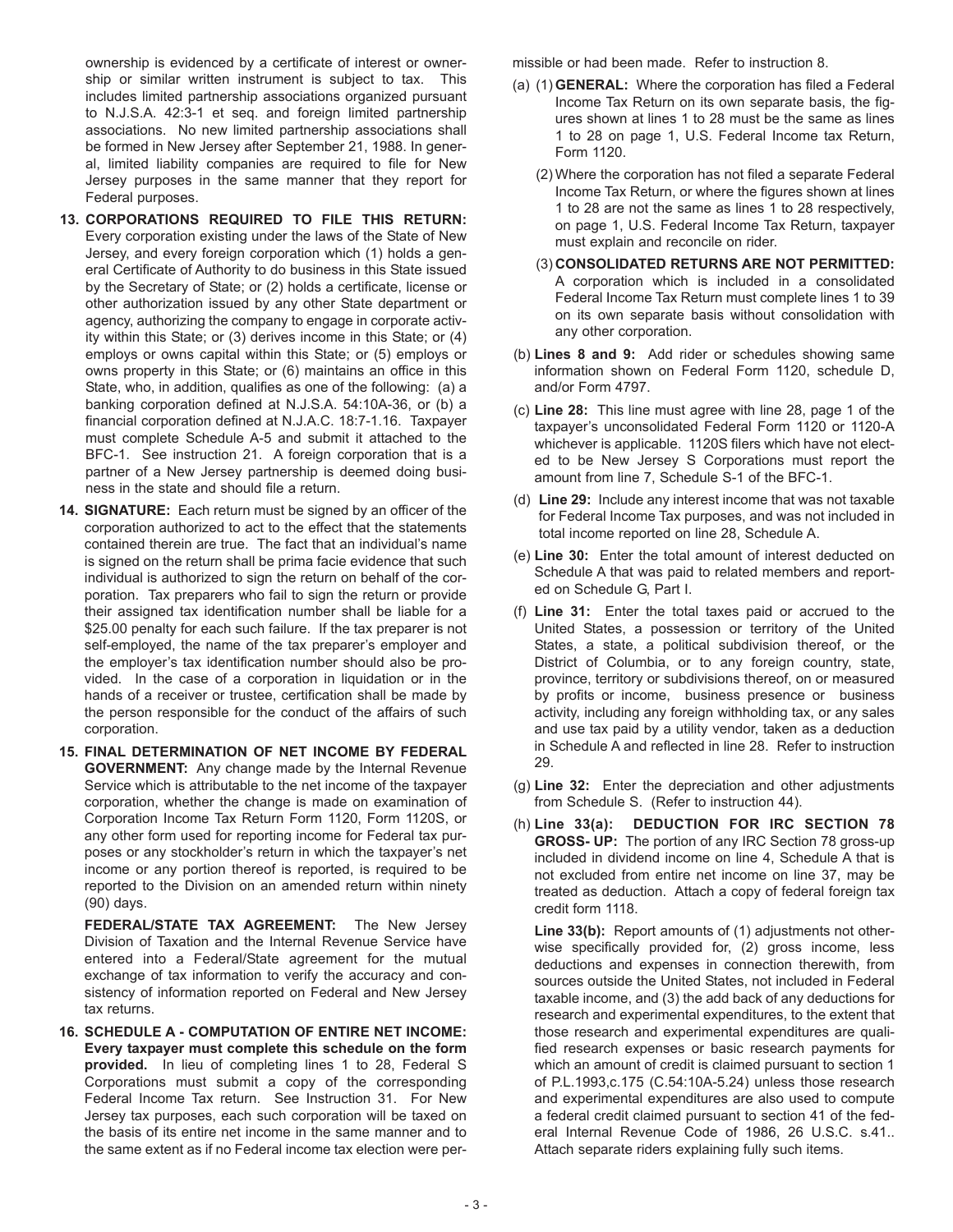**Line 33(c):** Enter the net effect of the elimination of nonoperational activity or non-unitary partnership income and expenses from Schedule O, Part I, line 36.

**Line 33(d):** Enter the total amount of interest and intangible expenses and costs deducted on Schedule A that was paid to related members and reported on Schedule G, Part II.

(i) **Line 35:** A net operating loss for a taxable year may be carried forward as a net operating loss deduction to a succeeding year. A net operating loss is the excess of allowable deductions over gross income used in computing entire net income. Neither a net operating loss deduction nor the dividend exclusion is an allowable deduction in computing a net operating loss. The statute authorizes a carryover of the deduction for seven years. Report net operating loss information on Schedule A-1. Refer to instruction 17.

**The deduction for a net operating loss carryover is prohibited for periods beginning in calendar years 2002 and 2003.** Any net operating loss deduction that is disallowed due to this prohibition shall be extended by two years. A net operating loss in periods beginning in calendar years 2002 or 2003 does not stay a prior period net operating loss from expiration.

- (j) **Line 37:** Dividends from all sources must be included in Schedule A. However, an exclusion from entire net income for certain dividend income may be taken as indicated in Schedule R. Taxpayer may not include money market fund income as part of the dividend exclusion. The amount of the dividend exclusion allowed to be taken as a deduction is limited to the amount of income reported on line 36 of Schedule A for that tax year.
- (k) **Line 38:** INTERNATIONAL BANKING FACILITY-ELIGI-BLE NET INCOME MAY BE EXCLUDED FROM ENTIRE NET INCOME: Effective January 5, 1984, a banking corporation which is operating as an International Banking Facility may exclude the eligible net income of the I.B.F. from its entire net income. Rules detailing the specific treatment have been published.
- (l) **RIGHT OF DIRECTOR TO CORRECT DISTORTIONS OF NET INCOME:** The Director is authorized to adjust and redetermine items of gross receipts and expenses as may be necessary to make a fair and reasonable determination of tax payable under the Corporation Business Tax Act. For details regarding the conditions under which this authority may be exercised, refer to regulation N.J.A.C. 18:7-5.10.
- **17. SCHEDULE A-1 NET OPERATING LOSS DEDUCTION AND CARRYOVER:** Complete this schedule if a net operating loss has been carried forward from a previous tax year. Use lines 1 through 7, columns 1 through 4 to compute the net operating loss from a previous tax year or years. Determine the amount of the net operating loss by adding back to the income/loss reported on Schedule A, line 28, all New Jersey adjustments except for the dividend and I.B.F. exclusions for that tax year. The amount of a net operating loss allowed to be taken as a deduction is limited to the amount of income reported on line 34 of Schedule A for that tax year. Use lines 8 through 14 in columns 1 and 4 to report for each year a net operating loss deduction is taken, the amount of the previous year's net operating loss used to offset entire net income before the dividend exclusion. The net amount reported on

line 15 represents the unused net operating loss carryover available for future use. **The deduction for a net operating loss carryover is prohibited for periods beginning in calendar years 2002 and 2003**. Any net operating loss deduction that is disallowed due to this prohibition shall be extended by two years. If space is insufficient due to the filing of more than one tax return for the same tax year, attach a rider to report the required information.

- **18. SCHEDULE A-2 COST OF GOODS SOLD:** The amounts reported on this schedule must be the same as the amounts reported on the taxpayer's Federal income tax return. When calculating the AMA, corporations must calculate the Cost of Goods Sold per the AMA instructions.
- **19. SCHEDULE A-3 SUMMARY OF TAX CREDITS:** This schedule must be completed if one or more tax credits are claimed for the current tax period. The total on line 14 must equal the amount reported on page 1, line 12. Refer to instruction 46 for tax credit information.
- **20. SCHEDULE A-4 SUMMARY SCHEDULE: Every corporation must complete this schedule.** Report the information on lines 1 through 12 from the return schedules indicated. The historical information is required for the current year and prior 3 years.
- **21. SCHEDULE A-5 GROSS INCOME TEST FOR FINANCIAL BUSINESSES:** Financial businesses must derive 75% of their gross income from the financial activities enumerated at N.J.A.C. 18:7-1.16(a)1 through (a)7. Qualifying corporations must complete Schedule A-5 and file it along with the tax return form BFC-1. Taxpayers who do not meet the 75% gross income test must file the Corporation Business Tax Return, form CBT-100. If further information is required regarding this schedule, direct inquiries to: Special Audit Section, Division of Taxation, PO Box 271, Trenton, NJ 08695- 0271, Telephone: (609) 292-5300.
- **22. SCHEDULE AM ALTERNATIVE MINIMUM ASSESSMENT FOR BFC CORPORATIONS:** For privilege periods beginning on or after January 1, 2002, all New Jersey taxpayers are required to pay a New Jersey Corporate Tax computed pursuant to Section 5 of P.L. 1945, (C.54:10A-5), or the elected Alternative Minimum Tax, whichever is greater. There are two methods of determining the Alternative Minimum assessment; (a) based upon New Jersey Gross Receipts, and (b) based upon New Jersey Gross Profits.

**PART I -** computes New Jersey gross receipts, which equals the total of (1) sales of tangible personal property where shipment is made to points within this state, appropriation to the orders where shipment is made to points within this state, (2) services performed within the state, (3) rentals from properties situated, (4) royalties from the use of patents or copyrights, within the state, and (5) all other business receipts earned within the state. Investment income received by a taxpayer through ownership in a foreign or domestic entity is considered gross receipts for purposes of computing the taxpayer's alternative minimum assessment.

**PART II** - New Jersey gross receipts from Part I are used in Part II to compute New Jersey gross profits. This is calculated by subtracting New Jersey cost of goods sold from New Jersey gross receipts. New Jersey cost of goods sold is computed by multiplying the total cost of goods sold (from Schedule A-2, line 8) by, at the taxpayer's election, the New Jersey allocation factor (from Schedule J, Part III, line 5) or the receipts fraction (from Schedule J, Part III, Line 2(j)).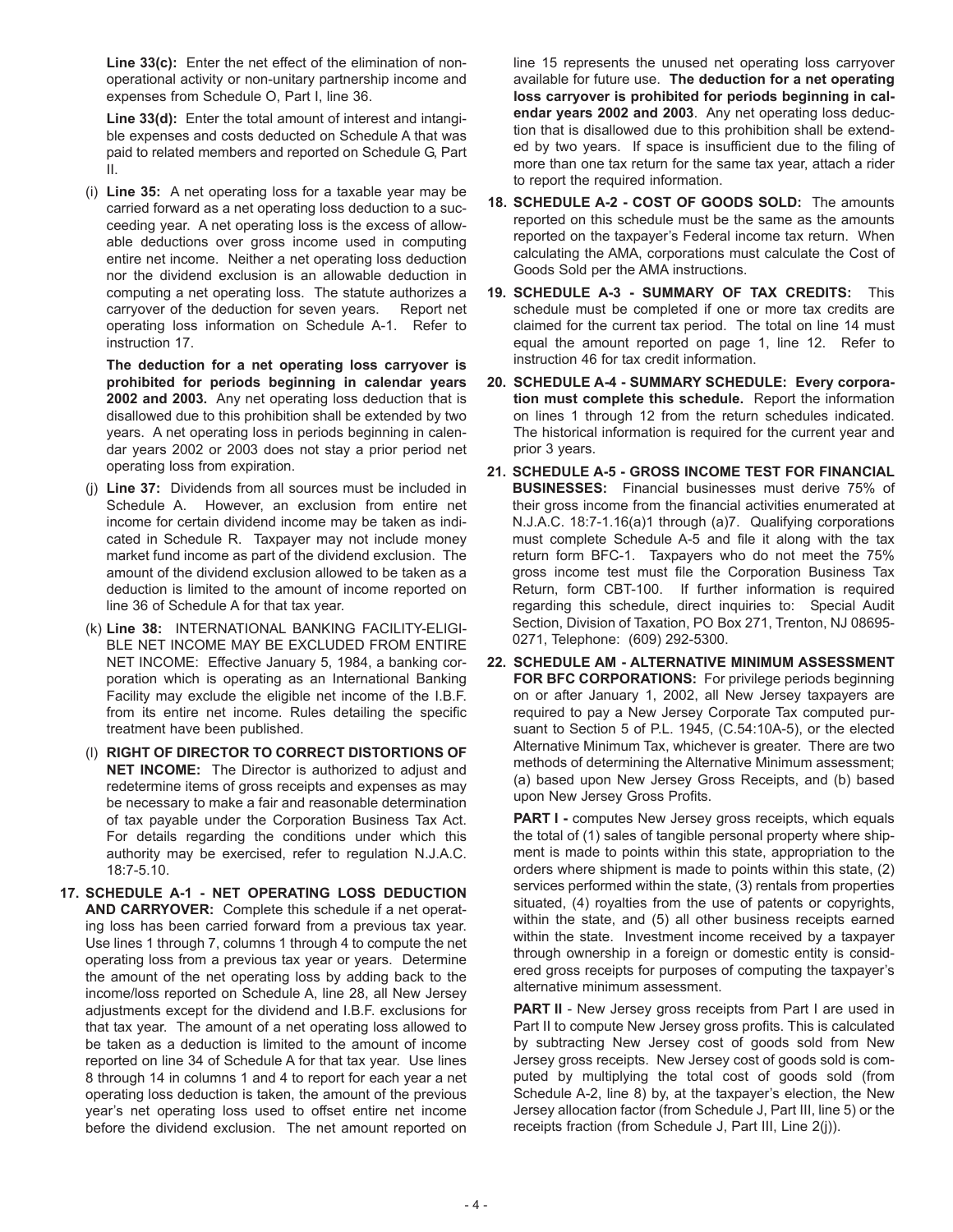NJ Gross Receipts (from Schedule AM, Part I, line 6)

- NJ Cost of Goods Sold (from Schedule AM, Part II, line 4)
- = New Jersey Gross Profits

**PART III** - reports the New Jersey Gross Receipts and the New Jersey Costs of Goods Sold historically for the current year and the past 3 years.

**NOTE:** For taxpayers who were not required to file New Jersey CBT returns for any or all of the three prior privilege periods, enter N/A on the appropriate line(s).

**PART IV -** Computing the Alternative Minimum Assessment based on Gross Profits: Enter amount of New Jersey Gross Profits (from Part II, line 5) on Schedule AM, Part IV, line 1. Complete lines 3(c) and 3(d) only if taxpayer is part of an affiliated or controlled group. If New Jersey Gross Profits are:

- (a) less than or equal to \$1,000,000, the Alternative Minimum Assessment based on Gross Profits will be zero;
- (b) greater than \$1,000,000, but not over \$10,000,000, the Alternative Minimum Assessment will be .0025 times the gross profits in excess of \$1,000,000, multiplied by the AM exclusion rate of 1.11111;
- (c) greater than \$10,000,000, but not over \$15,000,000, the Alternative Minimum Assessment will be the gross profits multiplied by .0035;
- (d) greater than \$15,000,000, but not over \$25,000,000, the Alternative Minimum Assessment will be the gross profits multiplied by .006;
- (e) greater than \$25,000,000, but not over \$37,500,000, the Alternative Minimum Assessment will be the gross profits multiplied by .007;
- (f) greater than \$37,500,000, the Alternative Minimum Assessment will be the gross profits multiplied by .008.

**PART V** - Computing the Alternative Minimum Assessment based on Gross Receipts: New Jersey gross receipts are used in Schedule AM, Part V to determine the amount of tax due under the gross receipts method. This method takes New Jersey gross receipts and multiplies them by a certain percentage based on the receipt amount. Complete lines 3(c) and 3(d) only if Taxpayer is part of an affiliated or controlled group.

Enter amount of New Jersey Gross Receipts (from Part I, line 5) on Schedule AM, Part V, line 1. If New Jersey gross receipts are:

- (a) less than or equal to \$2,000,000, the Alternative Minimum Assessment based on Gross Receipts will be zero;
- (b) greater than \$2,000,000, but not over \$20,000,000, the Alternative Minimum Assessment will be .00125 times the gross receipts in excess of \$2,000,000, multiplied by the AMA exclusion rate of 1.11111;
- (c) greater than \$20,000,000, but not over \$30,000,000, the Alternative Minimum Assessment will be the gross receipts multiplied by .00175;
- (d) greater than \$30,000,000, but not over \$50,000,000, the Alternative Minimum Assessment will be the gross receipts multiplied by .003;
- (e) greater than \$50,000,000, but not over \$75,000,000, the Alternative Minimum Assessment will be the gross receipts multiplied by .0035;
- (f) greater than \$75,000,000, the Alternative Minimum Assessment will be the gross receipts multiplied by .004.

**PART VI** - For the first privilege period, the taxpayer has the

option to select the computation method of the Alternative Minimum Assessment, either based on Gross Profits or Gross Receipts. However, once selected, the method must be employed for that privilege period, and for the next succeeding four privilege periods.

The maximum Alternative Minimum Assessment for an individual corporation for a privilege period will be \$5,000,000. Taxpayer will enter the lesser of the elected alternative minimum assessment (from Schedule AM, Part VI, line 4), or \$5,000,000, on Schedule AM, Part V, line 5. Taxpayer will enter amount from Schedule AM, Part IV, line 5, on Page 1 of BFC-1, line 14.

The amount of tax due for the privilege period will be the greater of the elected Alternative Minimum Assessment, or the traditional Corporate tax (computed pursuant to Section 5 of P.L. 1945, (C.54:10A-5)).

**PART VII** - Enter the name of the appointed Key Corporation of the affiliated group on line 1 if the group is claiming the AMA threshold limit of \$20,000,000. Enter the Federal Identification Number (FID) of the appointed Key Corporation on line 2. All members of an affiliated or controlled group who file Schedule AM must include the copy of Schedule AM-L prepared by the Key Corporation with their Schedule AM. Schedule AM-L lists all of the members of the group who file Schedule AM.

- **23. SCHEDULE AM-L ALTERNATIVE MINIMUM ASSESS-MENT - COMBINED GROUP EXCLUSION LIMITATION PERCENTAGE:** All designated Key Corporations must complete this schedule. This schedule must include all members of an affiliated or controlled group who file Schedule AM. A copy of this schedule must also be attached to each members BFC-1, CBT-100 or CBT-100S.
- **24.SCHEDULE B BALANCE SHEET:** Every taxpayer must complete this schedule. The amounts reported must be the same as the year end figures shown on the taxpayer's books. A taxpayer that is included in a consolidated Federal income tax return must complete this schedule on its own separate basis.
- **25. SCHEDULE C RECONCILIATION OF INCOME PER BOOKS WITH INCOME PER RETURN AND SCHEDULE C-1-ANALYSIS OF UNAPPROPRIATED RETAINED EARN-INGS PER BOOKS:**
	- (a) Every corporation must complete these schedules or submit legible copies of Schedules M-1 and M-2 from their unconsolidated Federal Form 1120. For requirements relating to reproduction of Federal tax schedules, see instruction 30.
	- (b) Line 8 of Schedule M-2 must correspond with the unappropriated retained earnings reported for the end of the tax year on Schedule B.
- **26. SCHEDULE E GENERAL INFORMATION:** All taxpayers must answer all questions on this schedule. In addition, riders must be submitted where necessary in answering the questions.
- **27. SCHEDULE F CORPORATE OFFICERS GENERAL INFORMATION AND COMPENSATION:** All applicable information should be provided for each corporate officer regardless of whether or not compensation was received.
- **28. SCHEDULE G PART I INTEREST:** Interest paid, accrued, or incurred to related members which was deducted in computing taxable net income on line 28 of Schedule A must be reported on Schedule G, Part I. Enter the total of such interest expense on line 30 of Schedule A. Do not include interest expenses and costs that were deducted directly or indirectly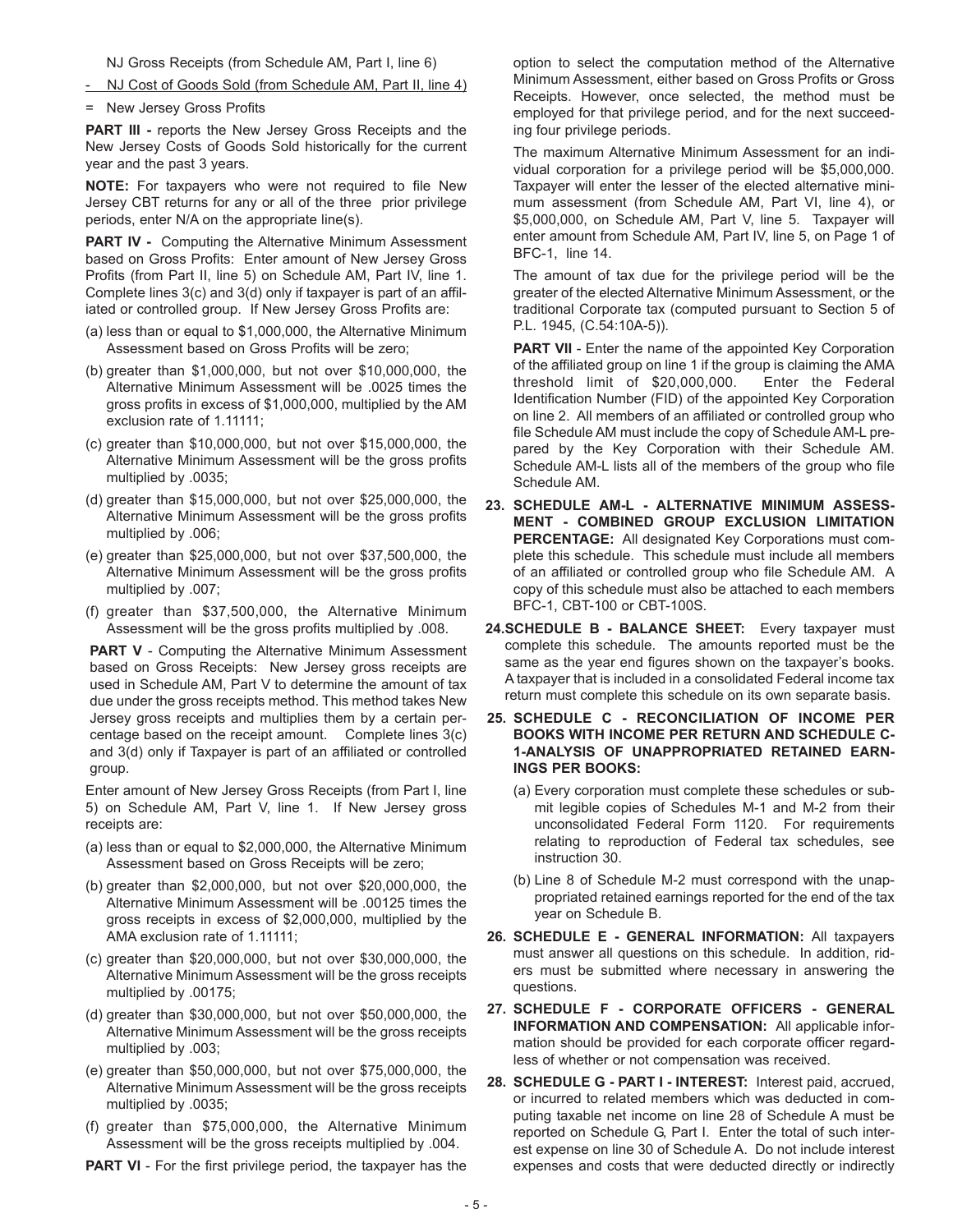for, related to, or in connection with the direct or indirect acquisition, maintenance, management, ownership, sale, exchange, or disposition of intangible property in Part I. These expenses and costs are, however, required to be included in Part II.

**SCHEDULE G - PART II - INTEREST EXPENSES AND COSTS AND INTANGIBLE EXPENSES AND COSTS:** Interest expenses and costs and intangible expenses and costs directly or indirectly paid, accrued, or incurred to, or in connection directly or indirectly with one or more direct or indirect transactions with one or more related members which were deducted in computing taxable net income on line 28 of Schedule A must be reported on Schedule G, Part II. Enter the total of such intangible expenses and costs on line 33(d) of Schedule A.

**Exceptions:** If the taxpayer is claiming an exception to the disallowance of the expense reported in Part I or Part II, then the taxpayer must complete and attach Schedule G-2. This schedule may be obtained from Taxpayer Forms Services, which can be contacted by following the instructions on page 14.

#### **Definitions:**

**Related membe**r means a person that, with respect to the taxpayer during all or any portion of the privilege period is (1) a related entity, (2) a component member as defined in subsection (b) of section 1563, of the federal Internal Revenue Code of 1986, 26 U.S.C. s.1563, (3) a person to or from whom there is attribution of stock ownership in accordance with subsection (e) of section 1563 of the federal Internal Revenue Code of 1986, 26 U.S.C. s.1563 or (4) a person that, notwithstanding its form of organization, bears the same relationship to the taxpayer as a person described in (1) through (3) of this definition.

**Related entity** means (1) a stockholder who is an individual or a member of the stockholder's family enumerated in section 318 of the federal Internal Revenue Code of 1986 26 U.S.C. s.318, if the stockholder and the member's of the stockholder's family own, directly, indirectly, beneficially or constructively, in the aggregate, at least 50% of the value of the taxpayer's outstanding stock; (2) a stockholder, or a stockholder's partnership, limited liability company, estate, trust or corporation, if the stockholder and the stockholder's partnerships, limited liability companies, estates, trusts and corporations own directly, indirectly, beneficially or constructively, in the aggregate, at least 50% of the value of the taxpayer's outstanding stock; or (3) a corporation, or a party related to the corporation in a manner that would require an attribution of stock from the corporation to the party or from the party to the corporation under the attribution rules of the federal Internal Revenue Code of 1986, 26 U.S.C. s.318, if the taxpayer owns, directly, indirectly, beneficially or constructively, at least 50% of the value of the corporation's outstanding stock. The attribution rules of the federal Internal Revenue Code of 1986, 26 U.S.C. s.318, shall apply for purposes of determining whether the ownership requirements of this definition have been met.

**Intangible expenses and costs** includes (1) expenses, losses, and costs, for, related to, or in connection directly or indirectly with the direct or indirect acquisition, use, maintenance or management, ownership, sale, exchange, or any other disposition of intangible property to the extent such amounts are allowed as deductions or costs in determining taxable income before operating loss deduction and special deductions for the taxable year under the federal Internal Revenue Code of 1986, 26 U.S.C. s.1 et seq., (2) losses related to, or incurred in connection directly or indirectly with factoring transactions or discounting transactions, (3) royalty, patent, technical and copyright fees, (4) licensing fees, and (5) other similar expenses and costs.

**Intangible Property** means patents, patent applications, trade names, trademarks, service marks, copyrights, mask works, trade secrets and similar types of intangible assets.

**Intangible Interest Expenses and Costs** means amounts directly or indirectly allowed as deductions under section 163 of the federal Internal Revenue Code of 1986 26 U.S.C. s.163, for purposes of determining taxable income under the code to the extent such expenses and costs are directly or indirectly for, related to, or in connection with the direct or indirect acquisition, maintenance, management, ownership, sale, exchange or disposition of intangible property.

- **29. SCHEDULE H TAXES:** Itemize all taxes which were in any way deducted in arriving at taxable net income, whether reflected at line 2 (Cost of goods sold and/or operations), line 17 (Taxes), line 26 (Other deductions) or anywhere else on Schedule A. Also refer to instruction 16(f).
- **30. SCHEDULE I CERTIFICATION OF INACTIVITY:** In lieu of completing the entire tax return, an inactive corporation may complete this schedule and attach it to a completed page 1 of the tax return. Payment for the related minimum tax and the installment payment (if applicable) must be submitted with page 1 of the BFC-1. An inactive corporation is a corporation that, during the entire period covered by the tax return, did not conduct any business, did not have any income, receipts or expenses, and did not own any assets.
- **31. OPTIONAL COPIES OF SCHEDULES C AND C-1:** Any taxpayer that files an unconsolidated Federal Form 1120 with the Internal Revenue Service may submit copies of Schedules M-1 and M-2 of that return in lieu of completing Schedules C and C-1 of the BFC-1. Such copies or reproductions must be facsimiles of the complete schedules, they must be of good legibility and on paper of substantially the same weight and texture, and of a quality at least as good as that used in the official form, BFC-1. They must also be of the same size as that of the official schedules, both as to the overall dimensions of the paper and the image reproduced thereon.

Separate pages must be fastened together in proper order and must be attached to the return form. The taxpayer's full name and identifying number must be typed or printed on each reproduced page or copy.

- **32. SCHEDULE J PART I GENERAL INSTRUCTIONS REGARDING ALLOCATION OF ADJUSTED ENTIRE NET INCOME:**
	- (a) **WHO IS PERMITTED TO ALLOCATE:** No domestic or foreign corporation is permitted to allocate less than 100% of its adjusted entire net income to New Jersey, unless, during the period covered by the return, it **actually maintained a regular place of business outside of New Jersey** other than a statutory office.
	- (b) **DEFINITION OF REGULAR PLACE OF BUSINESS:** A "regular place of business" is any bona fide office (other than a statutory office), factory, warehouse, or other space of the taxpayer which is regularly **MAINTAINED, OCCU-PIED** and **USED** by the taxpayer in carrying on its business and in which one or more regular employees are in attendance. To maintain a place of business, the taxpayer must either own or rent the premises. That cost must be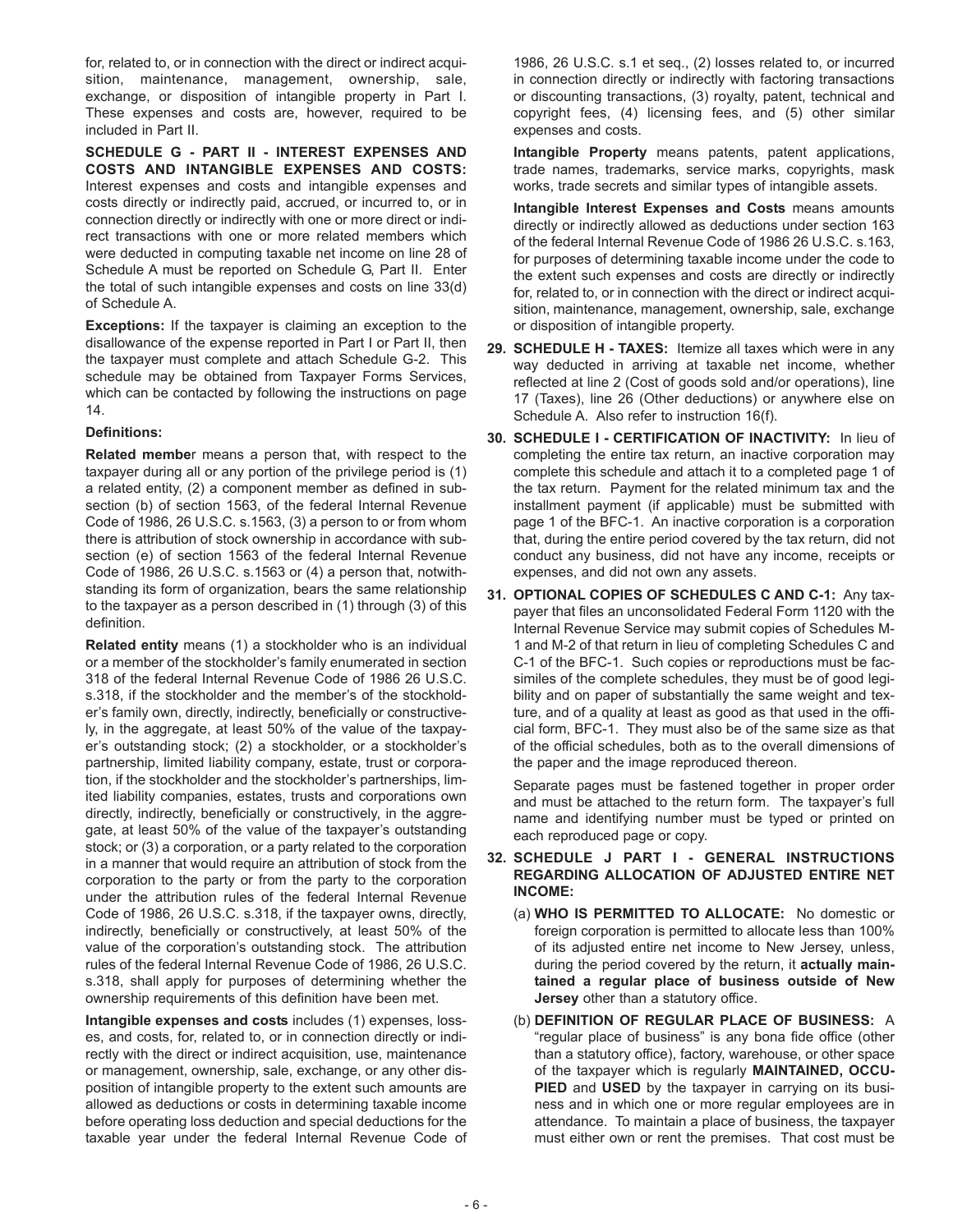borne directly by the taxpayer and not by some related entity or person.

- (c) **ALLOCATION PERCENTAGES:** In computing the allocation factor in Schedule J, division must be carried to six decimal places, e.g., .123456.
- (d) **ELECTION TO ALLOCATE:** If the taxpayer is entitled to allocate, the election should be made with the filing of the BFC-1 return regardless of the amount of income reported on line 39 of Schedule A. Schedule J must be completed to validate the election.
- (e) Only the receipts, property and payroll expenses attributable to operational activity are to be used in computing the allocation factor denominators.
- **33. SCHEDULE J PART II AVERAGE VALUES:** Average value is generally computed on a quarterly basis where the taxpayer's accounting practice permits such computation. At the option of the taxpayer or the State, a more frequent basis (monthly, weekly or daily) may be used. Where the taxpayer's accounting practice does not permit computation of average value on a quarterly or more frequent basis, semi-annual or annual frequency may be used only where no distortion of average value results. If any basis other than quarterly is used, state the basis and reasons for use thereof on a rider.

The average values of real and tangible personal property owned which are used in determining the property fraction of the allocation factor are based on book value. The numerator and denominator must take into account accumulated depreciation deferred for net income purposes where the taxpayer accounts for its property on its books on a Federal income tax basis. Rented or leased property is valued at eight times its annual rent, including any amounts (such as taxes) paid or accrued in addition to or in lieu of rent during the period covered by the return. All other property which is used by the taxpayer but is neither owned, rented or leased, should be valued at book value, however, if no such book value exists, the market value of the property should be used.

- **34. SCHEDULE J PART III COMPUTATION OF ALLOCATION FACTOR:** This schedule may be omitted if the taxpayer does not maintain a regular place of business outside this State other than a statutory office, in which case the tax law requires the allocation factor to be 100%.
	- (a) However, if the allocation factor is 100% but the taxpayer in fact pays tax to another state based on or measured by income which is included on Schedule A of this return, it may compute a reduction in its N.J. Corporation Business Tax under certain conditions. Refer to N.J.A.C. 18:7-8.3 for eligibility and the method of computing such reduction. A copy of this regulation can be obtained from Taxpayer Forms Services, which can be contacted by following the instructions on page 14.
	- (b) **Line 1 PROPERTY FRACTION:** For general information regarding method of valuation in arriving at average values, see instruction 32. Tangible personal property is within New Jersey if and so long as it is physically situated or located here. Property of the taxpayer held in New Jersey by an agent, consignee or factor is (and property held outside New Jersey by an agent, consignee or factor is not) situated or located within New Jersey. Property, while in transit from a point outside New Jersey to a point in New Jersey or vice versa does not have a fixed situs either within or outside the State and, therefore, will not be deemed to be "situated" or "located" either within or outside New Jersey and accordingly the average value of such proper-

ty should be omitted from both the numerator and the denominator of the property fraction. Ships, aircraft, satellites used in the communications industry, and other mobile or movable property are subject to the specific rules defined in N.J.A.C. 18:7-8.4.

(c) **Line 2(a) - RECEIPTS FRACTION:** Receipts from sales of tangible personal property are allocated to New Jersey where the goods are shipped to points within New Jersey.

Receipts from the sale of goods are allocable to New Jersey if shipped to a New Jersey or a non-New Jersey customer where possession is transferred in New Jersey. Receipts from the sale of goods shipped to a taxpayer from outside of New Jersey to a New Jersey customer by a common carrier are allocable to New Jersey. Receipts from the sale of goods shipped from outside of New Jersey to a New Jersey location where the goods are picked up by a common carrier and transported to a customer outside of New Jersey are not allocable to New Jersey.

Receipts from the following are allocable to New Jersey; services performed in New Jersey; rentals from property situated in New Jersey; royalties from the use in New Jersey of patents or copyrights; all other business receipts earned in New Jersey.

#### (d) **Lines 2(e) and 2(g)**

- (1) **RECEIPTS FROM SALES OF CAPITAL ASSETS:** Receipts from sales of capital assets (property not held by the taxpayer for sale to customers in the regular course of business), either within or outside New Jersey, should be included in the numerator and the denominator based upon the net gain recognized and not upon gross selling prices. Where the taxpayer's business is the buying and selling of real estate or the buying and selling of securities for trading purposes, gross receipts from the sale of such assets should be included in the numerator and the denominator of the receipts fraction.
- (2) **DIVIDEND INCOME:** The amount of dividends excluded from entire net income at line 37, Schedule A, must not be included in the numerator or denominator of the receipts fraction.
- (3) **INTERNATIONAL BANKING FACILITY INCOME:** The amount of International Banking Facility income excluded from adjusted entire net income at Item 38, Schedule A, should be included in the numerator or denominator of the receipts fraction.
- (e) Receipts, including IBF receipts, that have not been included in the numerator of apportionment factor of another taxing jurisdiction's tax return based on income or measured by profits, business presence or business activity, either on its own separate entity base or as part of a consolidated return, shall be excluded from the denominator. Receipts that are "throwback sales" in another jurisdiction also shall be excluded from the denominator.
- (f) **Lines 2(j) and 2(k)**  The percentage of receipts in New Jersey should be entered on both lines 2(j) and 2(k) to effect a double-weighted receipts fraction in the computation of the allocation factor.
- (g) **Line 3 PAYROLL FRACTION:** In general, a taxpayer reporting to the Division of Employment Security in the New Jersey Department of Labor will allocate to New Jersey all wages, salaries and other personal service compensation, etc., reportable to that Division, including the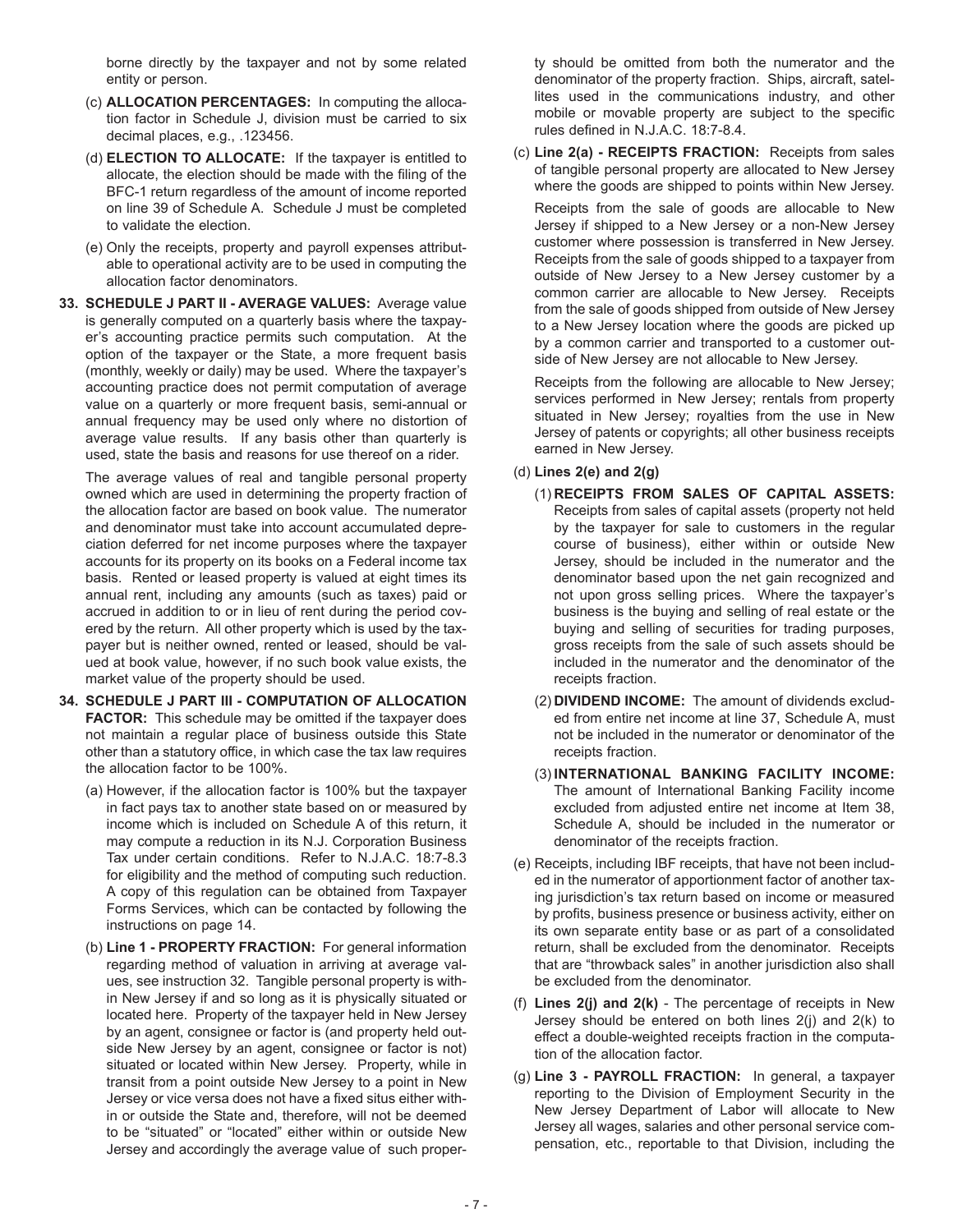portions thereof, in individual cases, in excess of taxable wages. All executive salaries are includible in both the numerator and denominator. See N.J.S.A. 54:10A-7 for the definition of wages, salaries and other personal services compensation allocable to New Jersey.

(h) **ALLOCATION FACTOR - GENERAL:** The allocation factor is computed by adding together the percentages shown at lines 1(c), 2(h), 2(i) and 3(c) of Schedule J, Part III for the period covered by the return, and dividing the total of the percentages by four (4). However, if the property or payroll fraction is missing, the remaining percentages are added and the sum is divided by three. If the receipts fraction is missing, the other two percentages are added and the sum is divided by two. If two of the fractions are missing, the remaining percentage may be used as the allocation factor. A fraction is not missing merely because its numerator is zero, but is missing if its denominator is zero.

If there is a declaration of nonoperational income, expenses, or assets from Schedule O, those items attributable to the non-operational activity should be excluded from the denominator of all three fractions of the allocation factor.

- **35. SCHEDULE J PART IV:** Provide the name of the jurisdiction for which the receipts have not been included in a tax return apportionment numerator and the total amount of those receipts.
- **36. SCHEDULE J PARTS V and VI:** Only corporations claiming the affiliated group throw out limitation must complete Schedule J, Parts V and VI. Part V must be completed to identify the Key Corporation of the affiliated group who will be reporting and remitting the increase tax effect limitation (\$5,000,000). Part VI is a schedule for the computation of the Throw Out Tax to be completed if the taxpayer is a member of an affiliated or controlled group whose aggregate combined change in tax liability exceeds \$5,000,000 due to the throw out of receipts.

Taxpayers claiming the throw out limitation must use the allocation factor reported on Schedule J, Part VI, line 15, to compute their individual tax liability. Enter this number on page 1, line 2 of the BFC-1 Return. Taxpayers NOT claiming the throw out limitation must use the allocation factor reported on Schedule J, Part III, line 5. Enter this number on page 1, line 2 of the BFC-1 Return.

- **37. SCHEDULE L ALLOCATION OF NEW JERSEY CORPO-RATION BUSINESS TAX FOR BANKING AND FINANCIAL CORPORATIONS AMONG NEW JERSEY MUNICIPALI-TIES:**
	- (a) Column I Taxpayer must list all offices maintained in this State,by first indicating the exact taxing district (municipality) and secondly the county. NOTE: The mailing address of an office is not necessarily the taxing district.
	- (b) Column II (1) In the case of banking corporations, the deposit balances are to be used; (2) and in the case of financial corporations, the receipts allocable to such location are to be used.
	- (c) Column III The percentage indicated is based on the individual deposit balances for banking corporations or receipts for financial corporations divided by total deposit balances in New Jersey, or total receipts in New Jersey, respectively.
	- (d) Totals required at bottom of Columns II and III are the sum of the individual taxing district amounts and percentages. Total percentage reported at Column III must equal 100%.

Also, each individual computation should be carried to six decimal places.

(e) Insert name and Federal I.D. number at top of page.

- **38. SCHEDULE N NEXUS IMMUNE ACTIVITY DECLARA-TION:** Foreign corporations that claim their income is immune from taxation pursuant to Public Law 86-272, 15 U.S.C. §381 et seq., must complete Schedule N and file it with the BFC-1. This schedule may be obtained from Taxpayer Forms Services, which can be contacted by following the instructions on page 14.
- **39. SCHEDULE O NONOPERATIONAL ACTIVITY:** Corporations that claim to have nonoperational activity, nonoperational assets or non-unitary partnership investments must complete Schedule O and file it with the BFC-1. This schedule may be obtained from Taxpayer Forms Services, which can be contacted by following the instructions on page 14.
- **40. SCHEDULE P SUBSIDIARY INVESTMENT ANALYSIS:** Itemize the investment in each subsidiary company, showing the name of each subsidiary, the percentage of interest held in each company, the individual book value included in the balance sheet for each subsidiary investment and the amount of dividends received from each subsidiary which is included in gross income on Schedule A. Do not include advances or other receivables due to subsidiaries in the book value reported at Column 3.
- **41. SCHEDULE P-1 PARTNERSHIP INVESTMENT ANALY-SIS:** Itemize the investment in each partnership, limited liability company and any other entity which is treated for Federal tax purposes as a partnership. List the name, the Federal Identification Number, and the date and state where organized for each partnership. Also, check the type of ownership (general or limited), the tax accounting method used to reflect your share of partnership activity on this return (flow through method or separate accounting) and whether or not the partnership has nexus in New Jersey. Itemize in Column 7 the amount of tax payments made on behalf of the taxpayer by partnership entities. Carry the total amount of taxes paid on behalf of taxpayer to page 1, line 21(a). Attach a copy of schedule NJ-K-1 from form NJ-1065 if the partnership is filing in New Jersey, or the Federal Schedule K-1 if not. Any one member limited liability company should be included on this schedule. Corporations who claim that their partnership investments are non-unitary and therefore are utilizing the Separate Tax Accounting Method must complete Schedule O to report this activity and compute the appropriate amount of tax.

#### **42. SCHEDULE PC - PER CAPITA LICENSED PROFESSION-AL FEE:**

- (a) Professional Corporations (PC) formed under NJSA 14A:17-1 et. seq. or any similar laws of a possession or territory of the US, a state, or political subdivision thereof, are liable for a fee on Licensed Professionals.
- (b) Per NJSA 14A:17-3, examples of licensed professionals are: certified public accountants, architects, optometrists, professional engineers, land surveyors, land planners, chiropractors, physical therapists, registered professional nurses, dentist, osteopaths, physicians and surgeons, doctors of medicine, doctors of dentistry, podiatrists, chiropodists, veterinarians and, subject to the Rules of the Supreme Court, attorneys-at-law.
- (c) The fee is assessed provided there are more than 2 pro-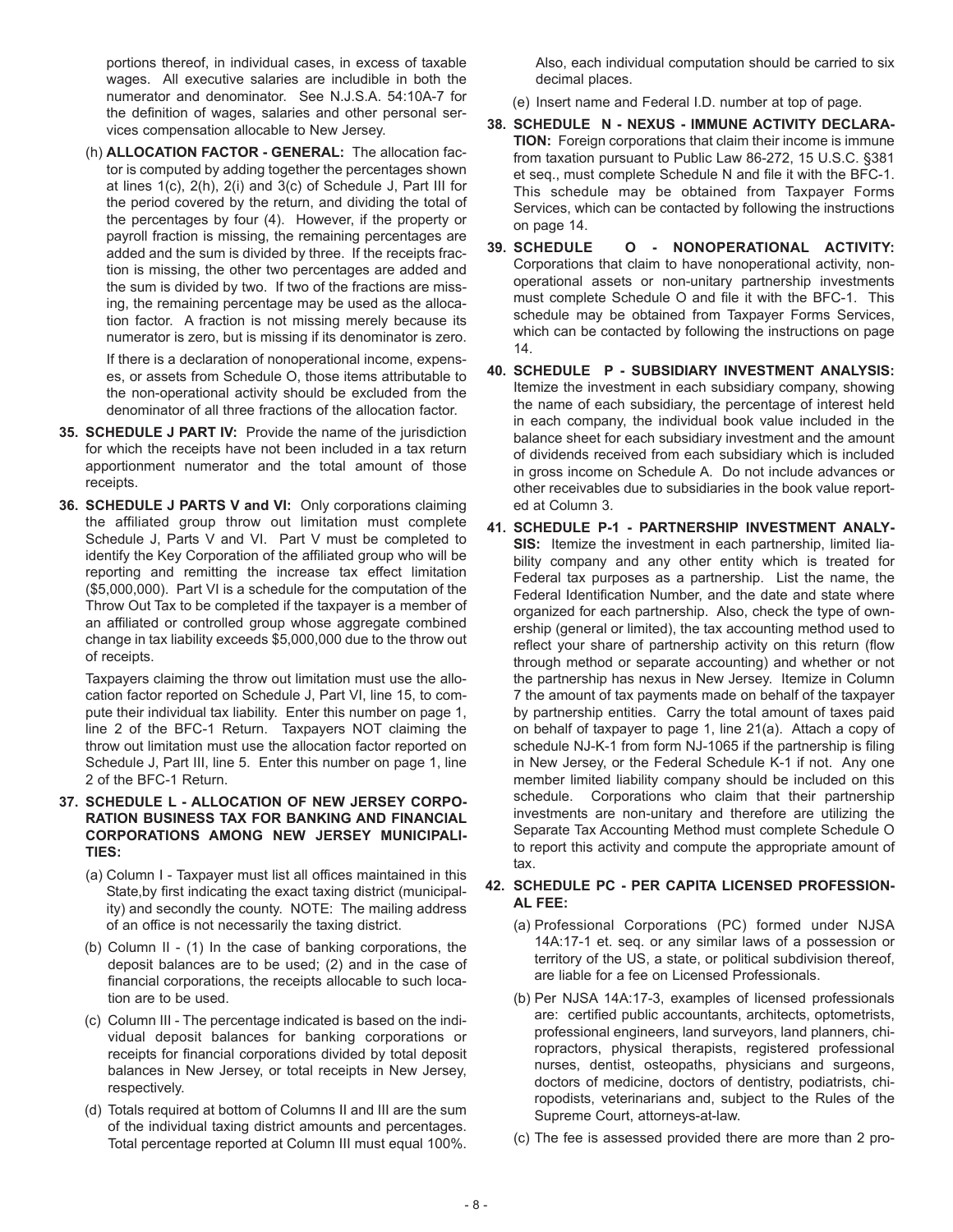fessionals in the PC. The fee is assessed on professionals that are owners, shareholders, and/or employees of the Professional Corporation. The number of professionals should b calculated using a quarterly average. The fee for each resident and non-resident professional with physical nexus with New Jersey is \$150. The fee for each nonresident professional without physical nexus with New Jersey is \$150 multiplied by the allocation factor of the corporation. The fee is limited to \$250,000 per year.

- (d) In the event of a period shorter than a year, the fee and limit may be prorated by months. A fraction of a month is deemed to be a month.
- (e) Line 2 Installment Payment: A fifty percent (50%) prepayment towards the subsequent year's fee is required with the current year's return.
- (f) Line 6 Credit: Amount to be credited towards next year's fee. This fee is not eligible for refund.
- **43. SCHEDULE R DIVIDEND EXCLUSION:** Taxpayers may exclude from entire net income 100% of dividends from qualified subsidiaries, if such dividends were included in the taxpayer's gross income on Schedule A. A qualified subsidiary is defined as ownership by the taxpayer of at least 80% of the total combined voting power of all classes of stock entitled to vote and at least 80% of the total number of shares of all other classes of stock, except non-voting stock which is limited and preferred as to dividends. With respect to other dividends, the exclusion shall be limited to 50% of such dividends included in the taxpayer's gross income on Schedule A, provided the taxpayer owns at least 50% of voting stock and 50% of the total number of shares of all other classes of stock. Taxpayers shall not include money market fund income as part of the dividend exclusion. Refer to instruction 16(j).
- **44. SCHEDULE S DEPRECIATION AND SAFE HARBOR LEASING:** All taxpayers except for gas, electric and gas and electric utilities (who must complete Schedule S, Part III), must complete this schedule and must submit a copy of a completed Federal Depreciation Schedule, Form 4562 even if it is not required for Federal purposes. Schedule S provides for adjustments to depreciation and certain safe harbor leasing transactions.

#### **SCHEDULE S - PART I**

#### **Line 11 Additions:**

- (a) Add any depreciation or cost recovery (ACRS and MACRS) which was deducted in arriving at federal taxable income on recovery property placed in service on or after January 1, 1981 and prior to taxpayers' accounting periods beginning on and after July 7, 1993.
- (b) Add any 30% bonus depreciation amounts and federal depreciation calculations which were deducted in arriving at Federal taxable income on recovery property placed in service during accounting periods beginning on and after January 1, 2002, for which federal 30% bonus depreciation was taken. Include the initial 30% bonus amount and the regular depreciation on the adjusted basis.
- (c) Add distributive share of ACRS and MACRS from a partnership.
- (d) Add any interest, amortization or transactional costs, rent, or any other deduction which was claimed in arriving at Federal taxable income as a result of a "safe harbor leasing" election made under Section 168(f)(8) of the Federal Internal Revenue Code; provided, however, any such

amount with respect to a qualified mass commuting vehicle pursuant to the Federal Internal Revenue Code Section 168(f)(8)(D)(v) need not be added back to net income.

#### **Line 12 Deductions:**

- (a) Deduct depreciation on property placed in service after 1980 and prior to taxpayers' fiscal or calendar accounting periods beginning on and after July 7, 1993, on which ACRS and MACRS has been disallowed under 10(a) of this instruction using any method, life and salvage value which would have been allowable under the Federal Internal Revenue Code at December 31, 1980, but using the Federal basis for depreciation on the date the property was placed in service.
- (b) Deduct recomputed depreciation for assets placed in service during accounting periods beginning on and after January 1, 2002, and for which federal 30% bonus depreciation was taken under 11(b) of this instruction using the same method and life which would have been allowable for Federal purposes, but using the Federal basis for depreciation on the date the property was placed in service and not as provided after taking the 30% first-year depreciation allowance.
- (c) Deduct recomputed depreciation attributable to distributive share of recovery property from a partnership.
- (d) Deduct any item of income included in arriving at Federal taxable income solely as a result of a "safe harbor leasing" election made under Section 168(f)(8) of the Federal Internal Revenue Code provided, however, that any such income which relates to a qualified mass commuting vehicle pursuant to Federal Internal Revenue Code Section 168(f)(8)(D)(v) cannot be deducted from net income.
- (e) Where the user/lessee of qualified lease property which is precluded from claiming a deduction for rent under 10(c) of this instruction would have been entitled to cost recovery on property which is subject to such "safe harbor lease" election in the absence of that election, it may claim depreciation on the property in accordance with 12(a) of this instruction.
- (f) Gain or loss on property sold or exchanged is the amount properly to be recognized in the determination of Federal taxable income. However, on the physical disposal of recovery property, whether or not a gain or loss is properly to be recognized under the Federal Internal Revenue Code, there shall be allowed as a deduction any excess, or there must be restored as an item of income, any deficiency of depreciation disallowed at line 11(a) and (b) over related depreciation claimed on that property at line 12(a) and (b). A statutory merger or consolidation shall not constitute a disposal of recovery property.
- **NOTE:** Uncoupling of ACRS and MACRS is not required for property placed into service during accounting periods beginning on or after July 7, 1993.

#### **SCHEDULE S - PART II (B)**

All taxpayers must complete this schedule in order to compute their New Jersey depreciation allowable for assets placed in service during accounting periods beginning on and after January 1, 2002, and for which federal 30% bonus depreciation was taken. The basis is to be determined at the date property is placed in service and not as provided after taking the 30% first-year depreciation allowance.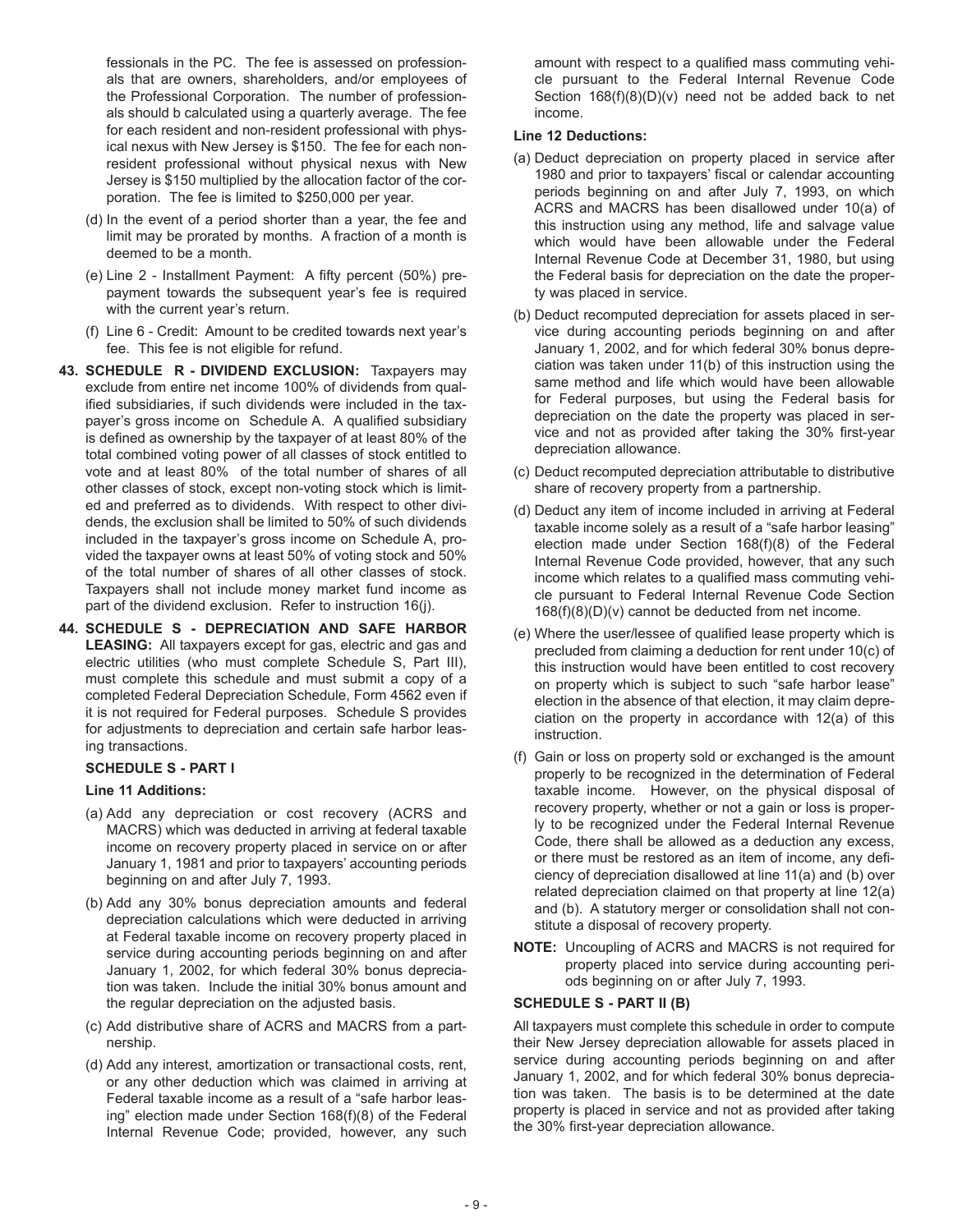#### **SCHEDULE S - PART III**

- (a) All gas, electric, and gas and electric utilities must complete this schedule in order to compute their New Jersey depreciation allowable for the single asset account which is comprised of all depreciable property placed in service prior to January 1, 1998. The basis of this asset account will be the total Federal depreciable basis as of December 31, 1997, plus the excess of the book depreciable basis over the Federal tax basis as of December 31, 1997. This basis will be reduced yearly by the Federal basis of these assets sold, retired or disposed of from January 1, 1998 to date.
- (b) All taxpayers must complete Schedule S, Part I, lines 11(b), 12(b), 12(f), and 13 as well as Schedule S, Part II (B) in order to compute their New Jersey depreciation allowable for assets placed in service during accounting periods beginning on and after January 1, 2002, and for which federal 30% bonus depreciation was taken. The basis is to be determined at the date property is placed in service and not as provided after taking the 30% first-year depreciation allowance.
- **45. SCHEDULE S-1 MODIFICATION OF FEDERAL TAXABLE INCOME FOR S CORPORATIONS:** This schedule must be completed by S Corporations which have not elected to be New Jersey S Corporations to modify the Federal income (loss) reported on form 1120S to a C Corporation basis. Certain items of income and expense which pass through to the individual shareholders on the Federal Schedule K must be reported on Schedule S-1. A copy of form 1120S, including Schedule K, must be submitted with the BFC-1. Complete this schedule in lieu of completing lines 1 through 27 on Schedule A.

Distributive income items are to be reported on lines 2(a) through (d) and distributive expense items are to be reported on lines 4(a) through (d). Deductible contributions are limited to 10% of taxable income for New Jersey purposes and should be computed without regard to the amount of contributions deducted for Federal purposes. Use lines 2(d) and 4(d) to report amounts of income and deductions not otherwise specifically provided for. Attach riders explaining fully such items.

#### **46. TAX CREDITS: (Refer to instruction 19)**

(a) **HMO ASSISTANCE FUND TAX CREDIT**: A member organization may offset against its corporation business tax liability an amount of not more than 10% of any assessment for each of the five privilege periods beginning on or after the third calendar year commencing after the assessment was paid, except that no member organization may offset more than 20% of its corporation business tax liability in any one year.

To claim this credit, the taxpayer must complete Form 310 and attach it to the tax return. This form and related information may be obtained from Taxpayer Forms Services, which can be contacted by following the instructions on page 14.

(b) **NEW JOBS INVESTMENT TAX CREDIT**: This tax credit is available for investment in new or expanded business facilities that create new jobs in New Jersey. The investment must create at least 5 new jobs (50 for large businesses), and meet the median annual compensation requirement for the current tax year. New investment is not eligible for the credit unless the average value of all real and tangible personal property in this State has increased over the prior year.

The facilities must have been purchased from an unrelated party during or after the taxpayer's accounting period beginning on or after July 7, 1993, the effective date of this legislation. It must be employed by the taxpayer in a taxable activity and must not have been in use during the 90 day period prior to purchase. Investments which qualify for the Manufacturing Equipment and Employment Investment Tax Credit cannot also qualify for this credit.

A new employee means a New Jersey resident, hired to fill a regular, permanent position in this State which did not exist prior to the qualified investment, and would not exist but for the qualified investment. The employee must be unrelated to the taxpayer and must not have been employed by the taxpayer during the six months prior to the date the investment was placed in service or use.

The taxpayer cannot claim a credit for a number of new employees that exceeds either the increase in the taxpayer's average employment for the tax year, or one-half the taxpayer's average employment for the year. Also, individuals counted in determining the New Jobs Factor must not be ones for whom the taxpayer is allowed an Urban Enterprise Zone or Urban Development Project Employees Tax Credit.

A small or mid-sized business taxpayer must also meet the annual payroll and annual gross receipts requirements for the current tax year to qualify.

To claim this credit, the taxpayer must complete Form 304 and attach it to the tax return. This form and related information may be obtained from Taxpayer Forms Services, which can be contacted by following the instructions on page 14.

(c) **URBAN ENTERPRISE ZONE TAX CREDITS:** A taxpayer that has been designated as a "qualified business" as defined in the New Jersey Urban Enterprise Zones Act, N.J.S.A. 52:27H-60 et seq., may qualify for either an employee tax credit or an investment tax credit. To be eligible, the taxpayer must have been certified as a qualified business by the Urban Enterprise Zones Authority. Certification is renewable annually. The urban enterprise zones are located in Asbury Park, Bayonne City, Bridgeton, Camden, Carteret, East Orange, Elizabeth, Guttenberg, Hillside, Irvington, Jersey City, Kearny, Lakewood, Long Branch, Millville, Mount Holly, Newark, North Bergen, Orange, Passaic, Paterson, Pemberton Township, Perth Amboy, Phillipsburg, Plainfield, Pleasantville, Roselle Borough, Trenton, Union City, Vineland, West New York, and the Joint Wildwoods. Further information can be obtained from the New Jersey Urban Enterprise Zones Authority, Department of Commerce and Economic Development, PO Box 829, Trenton, New Jersey 08625-0829, phone (609) 292-1912.

The forms required to validate the employee tax credit (Form 300) and the investment tax credit (Form 301) are available from Taxpayer Forms Services, which can be contacted by following the instructions on page 14. Specific information on these tax credits can be obtained from the Regulatory Services Branch, phone (609) 292- 5994.

(1) **Employees Tax Credit:** This credit is available to a taxpayer that was certified as a qualified business in the preceding tax year as well as the current tax year. Qualifying employees must have been hired after certification and must have worked six consecutive months in the tax year following the tax year in which employ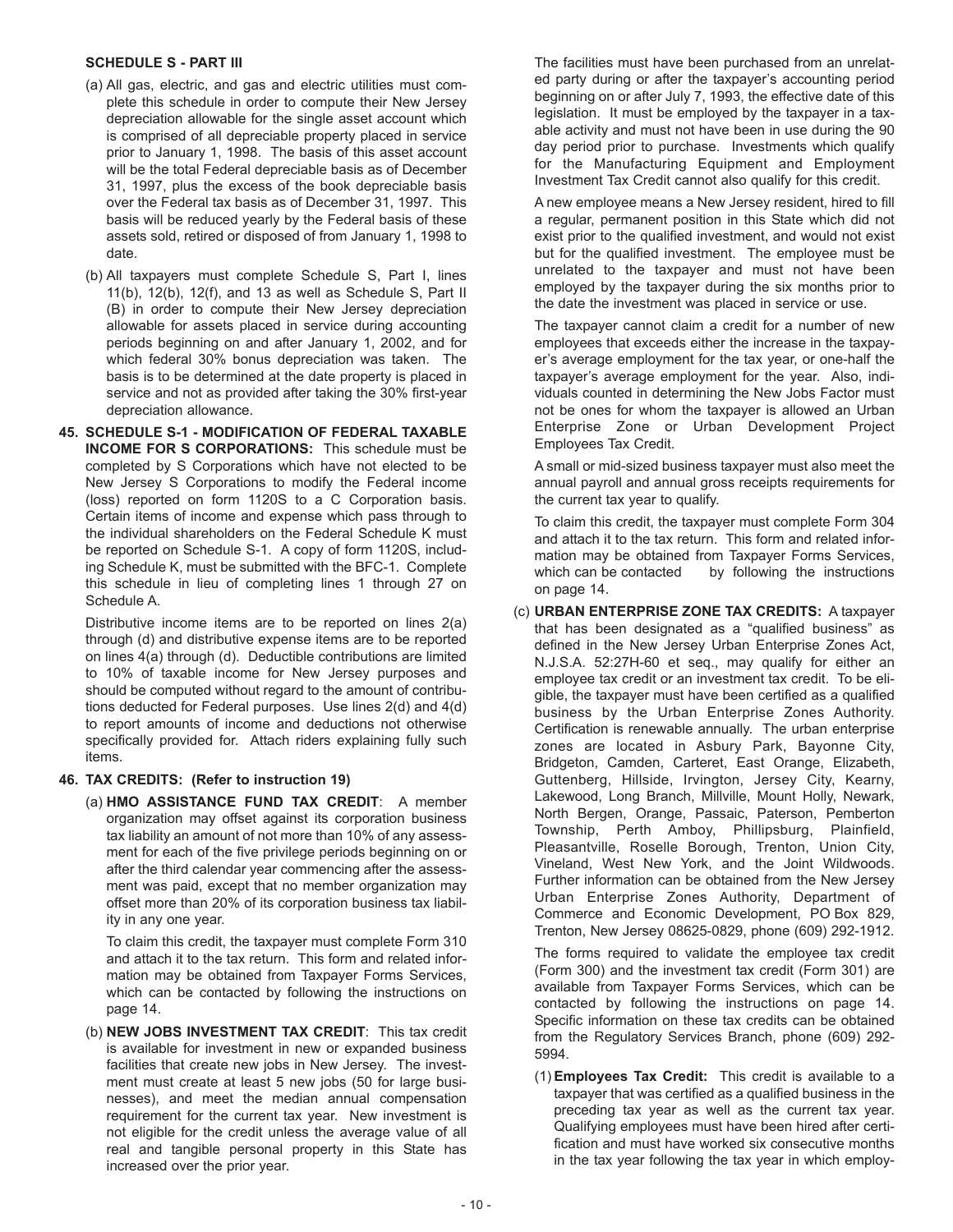ment began. To claim the credit, a completed Form 300 must be attached to the tax return.

- (2) **Investment Tax Credit:** A qualified business which is not entitled to an employee tax credit may be entitled to the investment tax credit. This credit is only available to an employer with less than 50 employees. The investment must be at least \$5,000 if there are 10 or fewer employees, and increases by \$500 for each additional employee. To qualify for the credit, the investment must be approved by the Urban Enterprise Zones Authority. A completed Form 301 must be attached to the tax return to validate the investment tax credit claim.
- (d) **REDEVELOPMENT AUTHORITY PROJECT TAX CRED-IT:** Any taxpayer that is actively engaged in the conduct of business at a location within a project as defined in N.J.S.A. 55:19-1 et seq., and whose business at that location consists primarily of manufacturing or other business that is not retail sales or warehousing oriented, may be entitled to claim the Redevelopment Authority Project Tax Credit. This credit is allowed in the tax year next following the tax year of qualification. To claim the credit, the taxpayer must complete Form 302 and attach it to the tax return. This form and related information may be obtained from Taxpayer Forms Services, which can be contacted by following the instructions on page 14. Inquiries regarding the projects should be directed to the New Jersey Redevelopment Authority, PO Box 790, Trenton, New Jersey 08625-0790, phone (609) 292-3739.
- (e) **RECYCLING EQUIPMENT TAX CREDIT:** A taxpayer that purchased qualified recycling equipment on or after October 1, 1987 and received a certification for this equipment from the Commissioner of the Department of Environmental Protection may be eligible to claim the Recycling Equipment Tax Credit. The recycling equipment must have been used exclusively within New Jersey, except for vehicles which must have been used primarily within New Jersey.

The legislation governing this tax credit expired on December 31, 1996, however, any unused credits claimed prior to January 1, 1997, can be taken on the current tax return subject to the limitations set forth on Form 303.

To claim this credit, the taxpayer must complete Form 303 and attach it to the tax return. This form and related information may be obtained from Taxpayer Forms Services, which can be contacted by following the instructions on page 14.

(f) **MANUFACTURING EQUIPMENT AND EMPLOYMENT INVESTMENT TAX CREDIT:** Investments in qualified manufacturing equipment made in tax years beginning on or after January 1, 1994, may be eligible for the Manufacturing Equipment and Employment Investment Tax Credit. Such investment has the benefit of allowing a tax credit computation for the tax year in which the investment was made as well as each of the following two tax years. The tax credit computation for the first year is based on the cost of the qualified manufacturing equipment placed in service in New Jersey during that tax year. The computations for the two following tax years are based on the average increase in New Jersey residents employed in New Jersey subject to a limitation based on the cost of the investment made in the first year.

The manufacturing equipment portion is limited to 2% of the investment credit base of qualified equipment placed in

service in the tax year, up to a maximum allowed credit for the tax year of \$1,000,000. The employment investment portion is valid for each of the two tax years next succeeding the tax year for which the manufacturing equipment credit is allowed, but is limited to 3% of the investment credit base, not to exceed a maximum allowable amount for each of the two tax years of \$1,000 multiplied by the increase in the average number of qualified employees.

To claim this credit, the taxpayer must complete Form 305 and attach it to the tax return. This form and related information may be obtained from Taxpayer Forms Services, which can be contacted by following the instructions on page 14.

(g) **RESEARCH AND DEVELOPMENT TAX CREDIT:** A taxpayer that has performed qualified research activities in New Jersey may be eligible to claim the Research and Development Tax Credit. A credit for increased research activities is allowed based on qualified expenditures made in taxable years beginning on and after January 1, 1994. It provides a credit of 10% of the excess qualified research expenses over a base amount plus 10% of the basic research payments.

Qualified research is limited to scientific experimentation or engineering activities designed to aid in the development of a new or improved product, process, technique, formula, invention, or computer software programs held for sale, lease, or license, or used by the taxpayer in a trade or business. For in-house research expenses (see Section 41(b)(2) of the Internal Revenue Code), this trade or business requirement will be met if the taxpayer's principal purpose for conducting the research is to use the results of the research in the active conduct of a future trade or business (see Section 41(b)(4) of the Internal Revenue Code).

To claim this credit, the taxpayer must complete Form 306 and attach it to the tax return. This form and related information may be obtained from Taxpayer Forms Services, which can be contacted by following the instructions on page 14.

(h) **SMART MOVES FOR BUSINESS PROGRAMS TAX CREDIT (FORMERLY THE EMPLOYER TRIP REDUC-TION PLAN-RIDE SHARE TAX CREDIT):** A taxpayer that has registered with the New Jersey Department of Transportation and has an authorized report/plan to provide commuter transportation benefits may claim a tax credit based on the direct expenditures attributed to the plan.

The credit may be taken for expenditures attributed to authorized plans approved after January 1, 1994. Taxpayers subject to more than one tax for which the credit can be applied must prorate the credit amount available based on the amount that each liability has to the total of the liabilities in the reporting period.

The ride share credit is equal to 10% of the cost of commuter transportation benefits provided during the reporting period. The maximum calculation equals the per employee limit multiplied by the number of participating employees. The per employee limit is adjusted annually in proportion to the consumer price index.

To claim this credit, the taxpayer must complete Form 307 and attach it to the tax return. This form and related information may be obtained from Taxpayer Forms Services,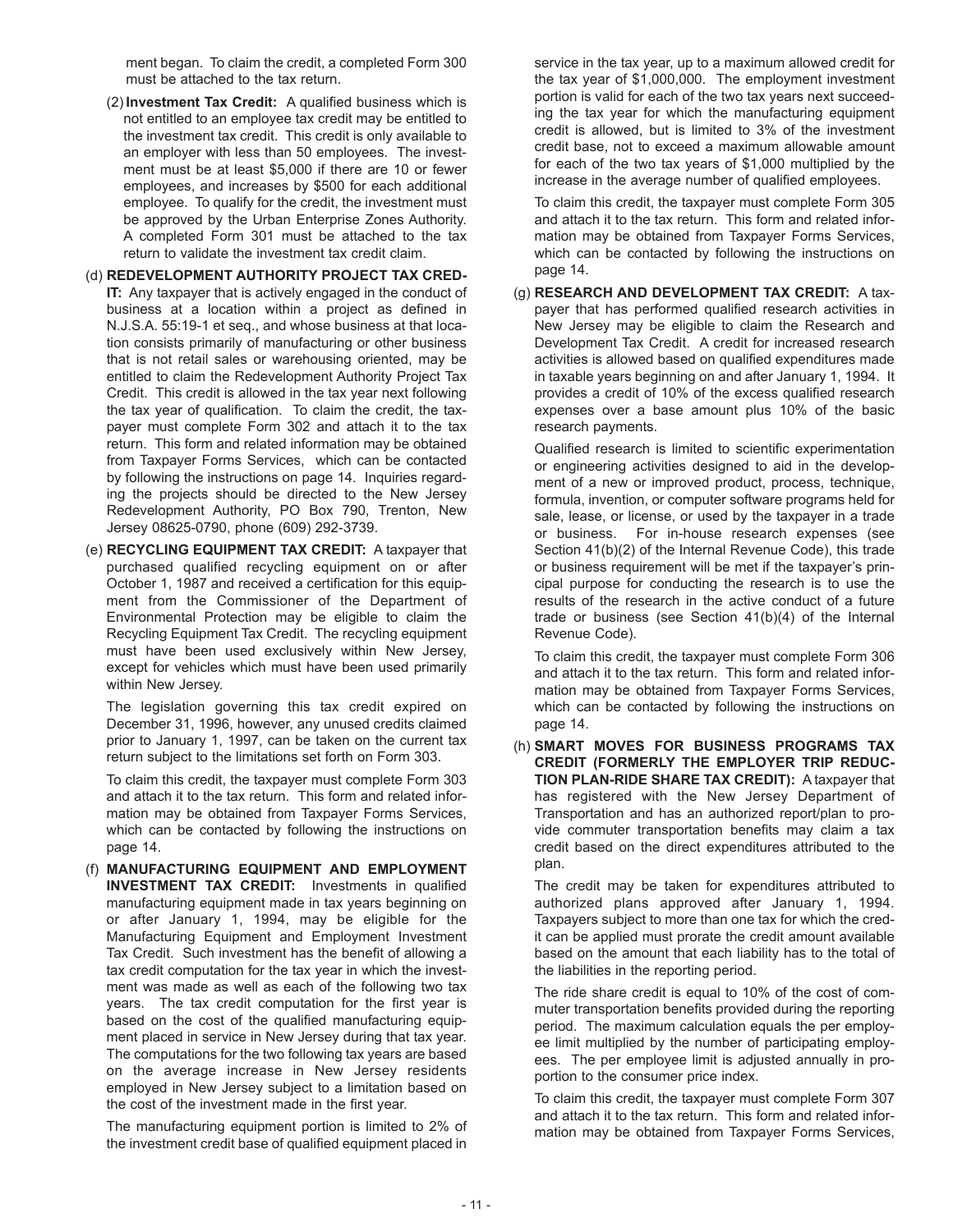which can be contacted by following the instructions on page 14.

(i) **SMALL NEW JERSEY-BASED HIGH-TECHNOLOGY BUSINESS INVESTMENT TAX CREDIT:** A taxpayer may claim a tax credit in an amount equal to 10% of the qualified investment made by the taxpayer during the tax year in a small-New Jersey-based high-technology business. The maximum allowable credit for each tax year is \$500,000 for each qualified investment made by the taxpayer. The small high-technology business must employ less than 225 employees, of which 75% must have jobs in New Jersey. The small high-technology business must conduct pilot scale manufacturing or qualified research in New Jersey in the fields of advanced computing, advanced materials, biotechnology, electronic device technology, environmental technology, and medical device technology. P.L. 1997, c. 349 (N.J.S.A. 54:10A-5.24b) expired for privilege periods beginning on and after July 1, 2001.

To claim this credit, the taxpayer must complete Form 308 and attach it to the tax return., This form and related information may be obtained from Taxpayer Forms Services, which can be contacted by following the instructions on page 14.

(j) **NEIGHBORHOOD REVITALIZATION STATE TAX CRED-IT**: A taxpayer that contributes financial assistance to a nonprofit sponsor may be granted a certificate authorizing a tax credit which may be used to offset their corporation business tax liability. The tax credit may be granted in an amount up to 50% of the approved assistance provided to a nonprofit organization to implement a qualified project that is part of an approved neighborhood preservation and revitalization plan. The credit may not exceed \$500,000 for any taxable year.

To claim this credit, the taxpayer must complete Form 311 and attach it to the tax return. This form and related information may be obtained from Taxpayer Forms Services, which can be contacted by following the instructions on page 14.

**NOTE: As of this printing, this credit is not available.**

(k) **EFFLUENT EQUIPMENT TAX CREDIT**: A taxpayer that purchases treatment or conveyance equipment for use in treatment of effluent for reuse in an industrial process exclusively within New Jersey may be able to take a tax credit. The credit is equal to 50% of the cost of the treatment equipment or conveyance equipment less the amount of any loan received and excluding the amount of sales and use tax. The amount of credit claimed for the privilege period in which the purchase is made and the amount of credit claimed therefor in each privilege period thereafter shall not exceed 20% of the amount of the total credit allowable. A copy of the determination of environmentally beneficial operation issued by the Department of Environmental Protection along with an affidavit affirming the equipment will only be used in New Jersey must be filed with the tax return.

To claim this credit, the taxpayer must complete Form 312 and attach it to the tax return. This form and related information may be obtained from Taxpayer Forms Services, which can be contacted by following the instructions on page 14.

(l) **ECONOMIC RECOVERY TAX CREDIT**: A taxpayer that is

engaged in the conduct of business within a qualified municipality and who is not receiving a benefit under the "New Jersey Urban Enterprise Zones Act" may claim a tax credit equal to \$2,500 for each new full-time position at that location in credit year one and \$1,250 for each new full-time position at that location in credit year two.

To claim this credit, the taxpayer must complete Form 313 and attach it to the tax return. This form and related information may be obtained from Taxpayer Forms Services, which can be contacted by following the instructions on page 14.

- (m) **OTHER TAX CREDITS**: Line 13 on Schedule A-3 provides for any valid tax credit(s) allowable in accordance with the New Jersey Corporation Business Tax Act that were not enacted at the time that this packet was printed. Any tax credit(s) claimed on this line must be documented with a valid New Jersey Corporation Business Tax Credit Form, which is required to be submitted with the tax return. This line should not include the credit for taxes paid to other jurisdictions which should properly be reported on page 1, line 10.
- **47. INSTALLMENT PAYMENTS:** Taxpayers are required to make installment payments of estimated tax. The requirement for making these payments is based on the amount of the total tax liability shown on the most recent return.
	- (a) **If the 2003 Total Tax Liability is greater than \$500,** the taxpayer must make installment payments towards 2004. These payments are to be made on form BFC-150 and are due on or before the 15th day of the 4th, 6th, 9th and 12th months of the tax year. Details for making these payments can be found in the BFC-150 instructions.
	- (b) **If the 2003 Total Tax Liability is \$500,** installment payments may be made as indicated in (a) above **OR** in lieu of making installment payments, the taxpayer may make a payment of 50% of the 2003 total tax liability. For taxpayers who qualify and wish to take advantage of this option, enter on line 16, 50% of the amount on line 15. This will become part of the payment to be made with the 2003 return and installment payments will not be required. This payment should be claimed as a credit when filing the 2004 return.
- **48. PAYMENTS AND CREDITS:** Credit for the total amount of the payments and credits listed below should be taken on page 1, line 21:
	- (a) Include installment tax payments made with form BFC-150 as well as any payment made on line 21 of the 2002 tax return.
	- (b) Include the payment, if any, that was remitted with the tentative return, form BFC-200-T.
	- (c) Include any overpayment from the preceding tax return which the taxpayer elected to have credited to the current year's tax. Do not include any amount of the overpayment which the taxpayer elected to have refunded.
	- (d) Include any payments remitted electronically through the Electronic Funds Transfer Program.
	- (e) **Line 21(a)**-Include the total payments made by partnerships on behalf of the taxpayer that are reported in Column 7 on Schedule P-1. Submit copies of the K-1's reflecting payments made by each partnership entity.

#### **49. LINE 21 - DELINQUENT FILING AND/OR TAX PAYMENT-COMPUTATION OF PENALTY AND INTEREST:**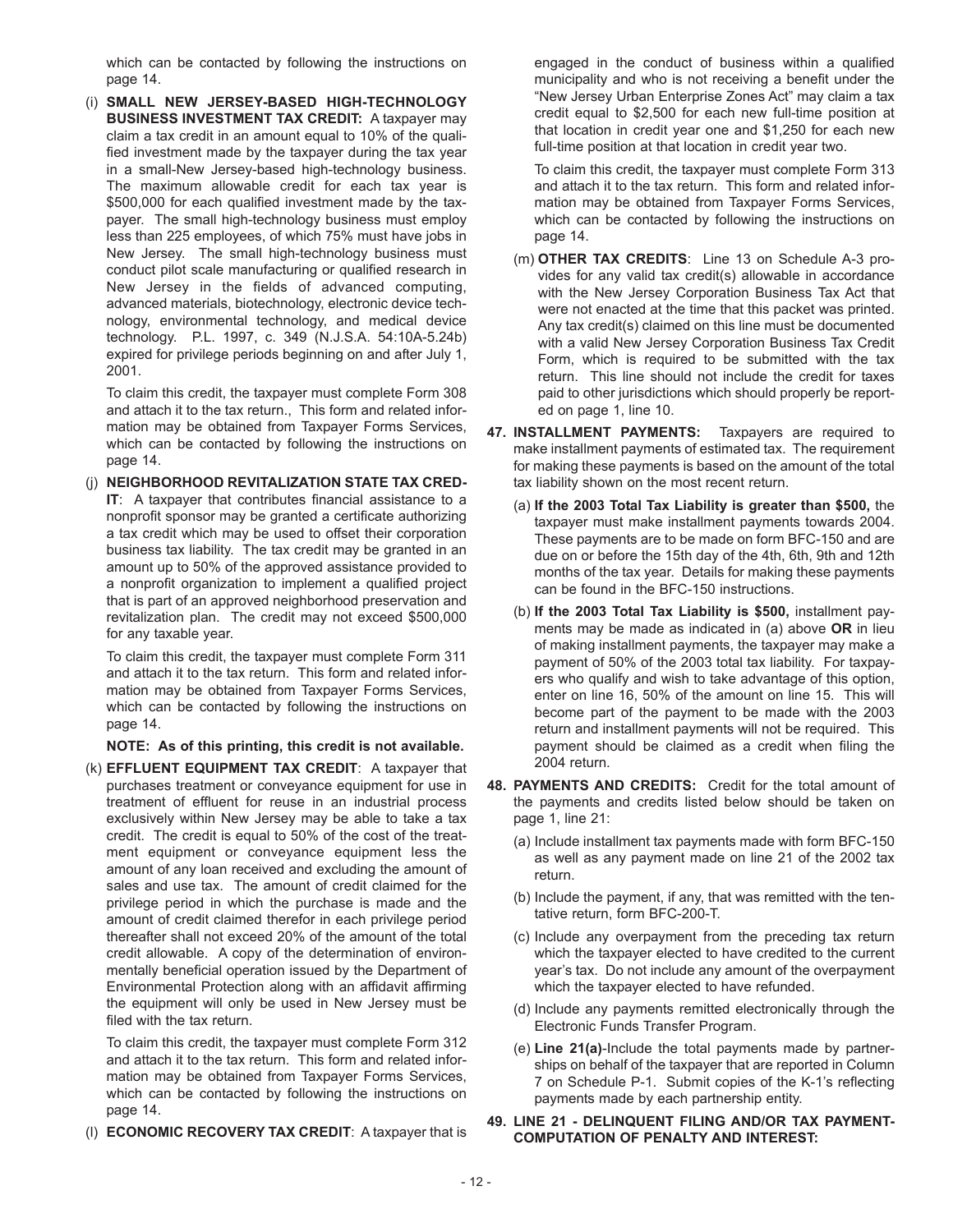**Late Filing Penalty** - 5% per month or fraction thereof on the amount of underpayment not to exceed 25% of that underpayment, except if no return has been filed within 30 days of the date on which the first notice of delinquency in filing the return was sent, the penalty shall accrue at 5% per month or fraction thereof of the **total** tax liability not to exceed 25% of such tax liability. Also, a penalty of \$100 for each month the return is delinquent may be imposed.

**Late Payment Penalty** - 5% of the balance of tax due paid after the due date for filing the return may be imposed.

**Interest** - The annual interest rate is 3% above the average predominant prime rate. Interest is imposed each month or fraction thereof on the unpaid balance of tax from the original due date to the date of payment. At the end of each calendar year, any tax, penalties and interest remaining due will become part of the balance on which interest will be charged. The interest rates assessed by the Division of Taxation are published in the quarterly issues of the *New Jersey State Tax News*. To obtain a copy, refer to the instructions on page 14.

**NOTE**: The average predominant prime rate is the rate as determined by the Board of Governors of the Federal Reserve System, quoted by commercial banks to large businesses on

December 1st of the calendar year immediately preceding the calendar year in which payment was due or as redetermined by the Director in accordance with N.J.S.A. 54:48-2.

**Civil Fraud -** If any part of an assessment is due to civil fraud, there shall be added to the tax an amount equal to 50% of the assessment in accordance with N.J.S.A. 54:49-9.1.

- **50. LINE 23 UNDERPAYMENT OF ESTIMATED TAX:** Form BFC-160 must be used by taxpayers to determine whether an underpayment exists in any of the installment payment periods and if the corporation is subject to an interest charge on such underpayment, the amount of interest. If the taxpayer qualifies for any of the exceptions to the imposition of interest for any of the installment payments, Part II must be completed and should be filed with the taxpayer's return, form BFC-1, as evidence of such exception. The BFC-160 must be attached to the return and any interest due entered on line 23, Page 1 of the form BFC-1.
- **51. AMENDED RETURNS:** To amend BFC-1 returns, use the BFC-1 form for the appropriate tax year and write "AMENDED RETURN" clearly on the front page of the form. Mail to: State of New Jersey, Division of Taxation, Special Audit Group, PO Box 271, Trenton, NJ 08695-0271.